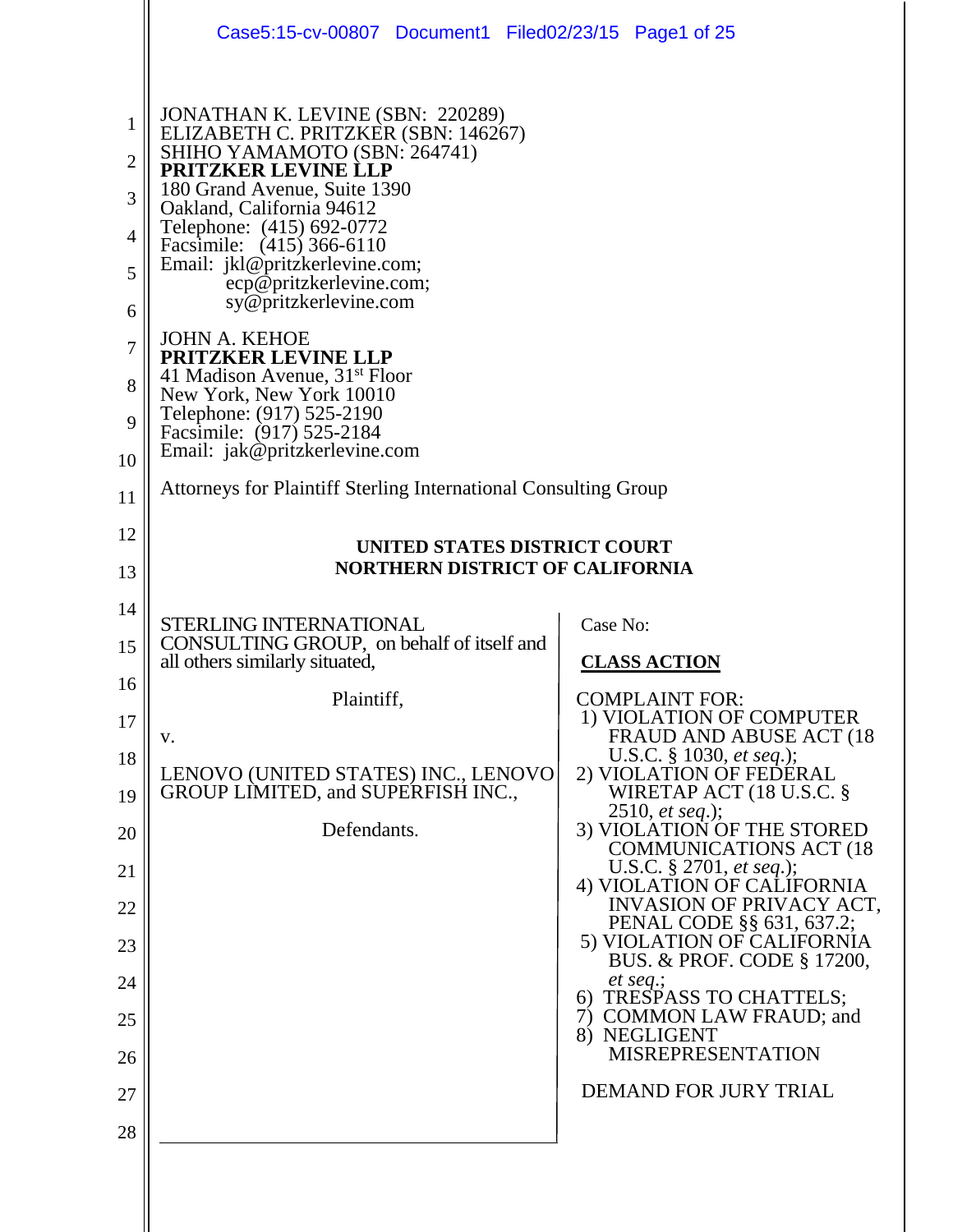1 2 3 4 5 6 7 Plaintiff Sterling International Consulting Group ("Plaintiff"), by and through its undersigned attorneys, hereby complains against defendants Lenovo (United States) Inc. and Lenovo Group Limited (collectively, "Lenovo") and Superfish Inc. (collectively, "Defendants"), on behalf of itself and all others similarly situated, as follows. Plaintiff's allegations are based upon information and belief, except as to its own actions, which are based on knowledge. Plaintiff's information and belief is based on the investigation of its undersigned counsel, and the facts that are a matter of public record, as follows:

8

### **NATURE OF THE CASE**

9 10 11 12 1. Lenovo is a \$39 billion global Fortune 500 company and the world's largest seller of Windows-based personal computers, with a 20 percent market share. In the fourth quarter of 2014 (September through December 2014), Lenovo sold 16 million personal computers.

13 14 15 16 17 18 19 2. In August or September 2014, Lenovo began preinstalling a software program called Superfish Visual Discovery on at least 43 different Windows-based Lenovo notebook computer models sold to consumers. Notably, Lenovo did not preinstall the Superfish program on any of its computer models that were marketed to businesses or more sophisticated computer users. The Superfish program was developed, sold and maintained by defendant Superfish Inc., a non-public software company headquartered in Palo Alto, California.

20 21 22 23 24 25 26 27 3. The Superfish program is spyware that allowed Lenovo and Superfish Inc. to access and then inject advertising into otherwise secure HTTPS pages that a consumer using one of the affected Lenovo notebook computers was viewing on the internet. The Superfish program does this by performing what is known as a "man-inthe-middle attack" that essentially hijacks the consumer's viewing session by breaking Windows' encrypted web connections, bypassing the secure root certificates in the computer's root store or root directory, and replacing them with a single common selfsigned Superfish root certificate. All of this occurs without the user's knowledge.

28

4. Lenovo never disclosed that it was preinstalling the Superfish program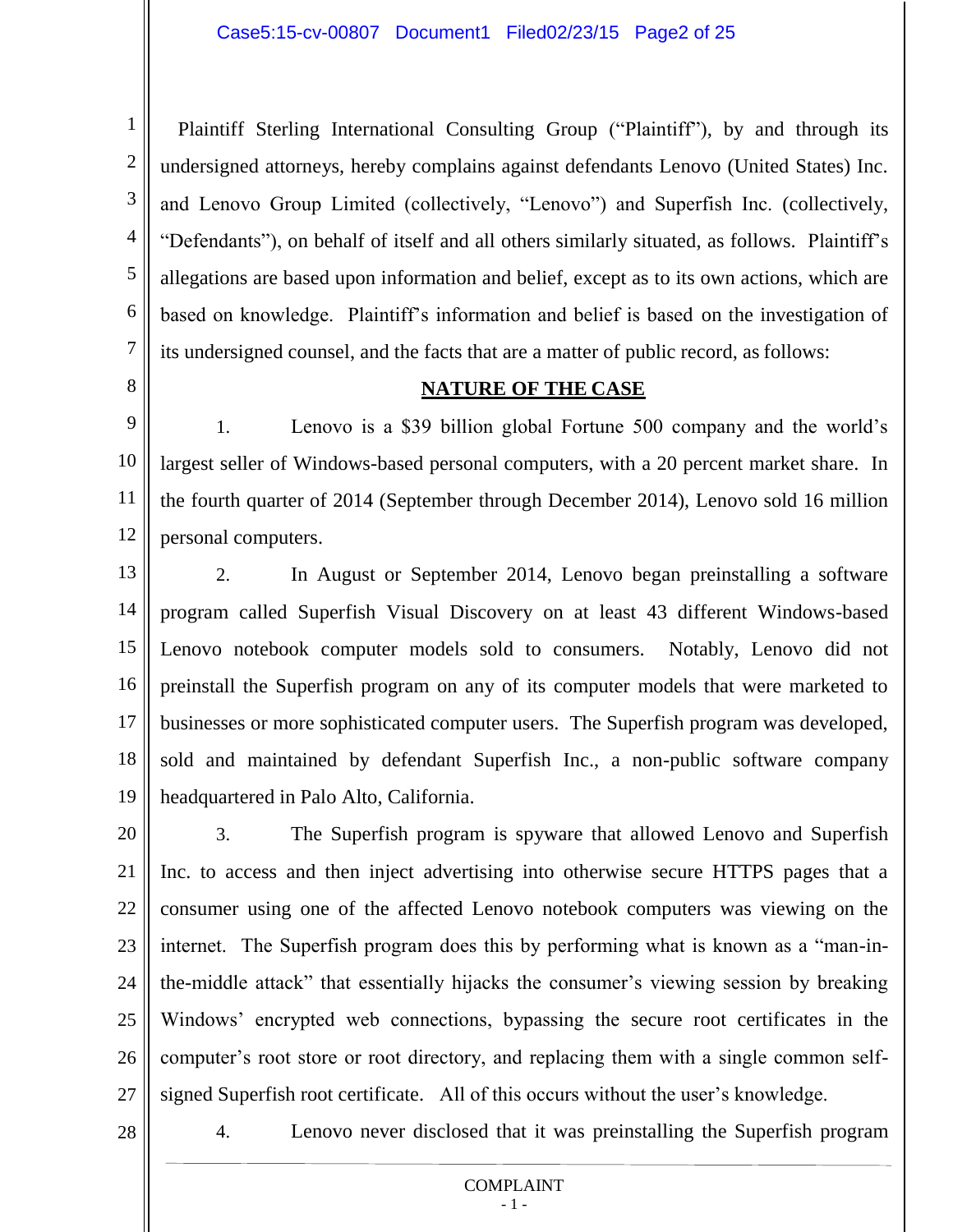2

3

4

5

6

on millions of notebook computers it was selling to consumers. Rather, the Superfish program was buried deep within the operating system at a root level that would generally avoid disclosure, operate without the knowledge of the computer user, and not be identified as spyware, malware or adware by any of the common computer security programs sold or provided for free with new personal computers by Microsoft, McAfee or Symantec.

7 8 9 10 11 12 13 14 15 16 17 5. Lenovo never disclosed the Superfish program and took affirmative steps to conceal it from consumers because the program is generally considered to be spyware, adware or malware and, aside from the fact that it allows companies to spy on user's every move online, the program also creates serious security issues for any consumer accessing the internet with a Lenovo notebook computer on which the Superfish program has been installed. By using a single self-signed root certificate on all of the affected Lenovo notebook computers, the Superfish program intentionally creates a large hole in each computer's browser security that would easily allow Lenovo and Superfish or anyone on the same wireless network (such as an airport or café) to hijack that browser and silently collect any bank credentials, confidential communications, passwords and any other information of value that might be there.

18 19 20 21 22 23 24 25 26 6. Additionally, the large security hole created by the Superfish program can easily be breached, because the security key for the single self-signed root certificate used by the Superfish program has been broken and published on the internet. It took one computer security researcher less than 15 seconds on-line to obtain the security key for the Superfish root certificate. The Electronic Frontier Foundation and other computer security companies have reported that the security problems associated with the Superfish program infect not only consumers using the Internet Explorer web browser on their Lenovo notebook computers, but also Google Chrome, Firefox, Opera and Safari for Windows.

27 28 7. Lenovo now admits that the Superfish program creates a "high" security risk for any notebook computer on which it was preinstalled and the U.S. Department of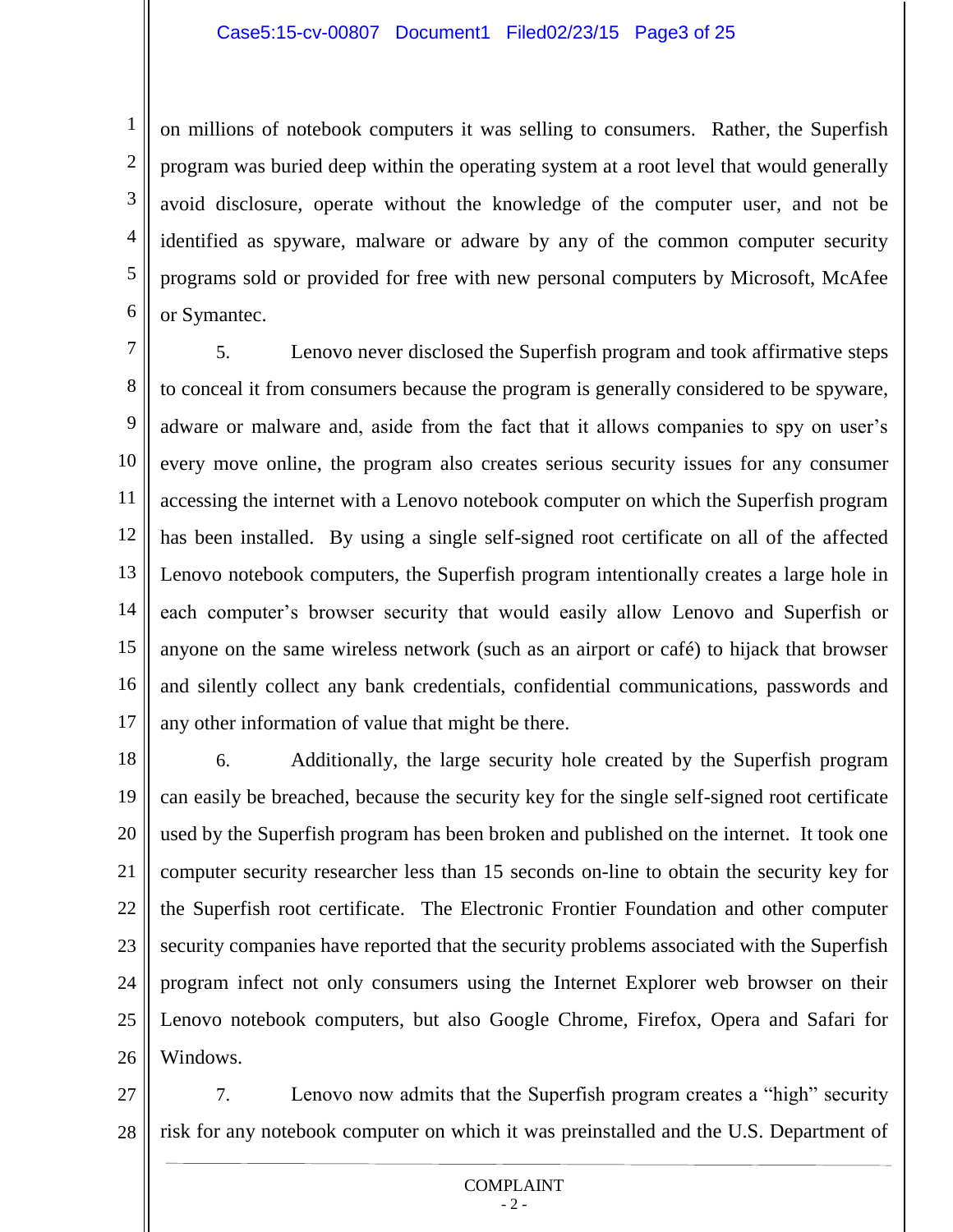### Case5:15-cv-00807 Document1 Filed02/23/15 Page4 of 25

1

2

3

4

5

6

7

8

Homeland Security has taken the extraordinary step of issuing an alert advising consumers with an affected Lenovo notebook computer to remove the program immediately because it makes the computer vulnerable to cyberattacks, even if it is running anti-virus and firewall protection programs. As one computer expert noted last week after the full story was revealed, it's "quite possibly the single worst thing I have seen a manufacturer do to its customer base . . . I cannot overstate how evil this is." Another commentator stated that "[w]hen Lenovo preinstalled Superfish adware on its laptops, it betrayed its customers and sold out their security."

9 10 11 12 13 14 15 8. Lenovo has since acknowledged that because of consumer complaints, in January 2015 it stopped preinstalling the Superfish program on newly manufactured notebook computers and shut down the server connections with Superfish Inc that enabled the program to operate. But Lenovo did not disclosed this information to the consumers who already had purchased any of the affected Lenovo notebook computers and is reported to have continued to ship already manufactured Lenovo notebook computers through early February with the program still installed.

16 17 18 19 20 21 22 23 24 9. In fact, when Lenovo did speak about the program on its user forums, it continued to claim that it was beneficial to consumers and did not warn them of the high security risk. For example, on January 23, 2015, a Lenovo administrator responded on a Lenovo users forum to consumer complaints about the program as follows: "Superfish comes with Lenovo consumer products only and is a technology that helps users find and discovery products visually. The technology instantly analyzes images on the web and presents identical and similar product offers that may have lower prices, helping users search for images without knowing exactly what an item is called or how to describe it in a typical text-based search engine."

25 26 27 28 10. The truth finally came out on February 20, 2015, when a Google programmer purchased a Lenovo notebook computer with the Superfish program installed and then wrote about his experience, which quickly went viral. Lenovo at first downplayed the scope of the problem. It claimed that the Superfish program was only

#### COMPLAINT - 3 -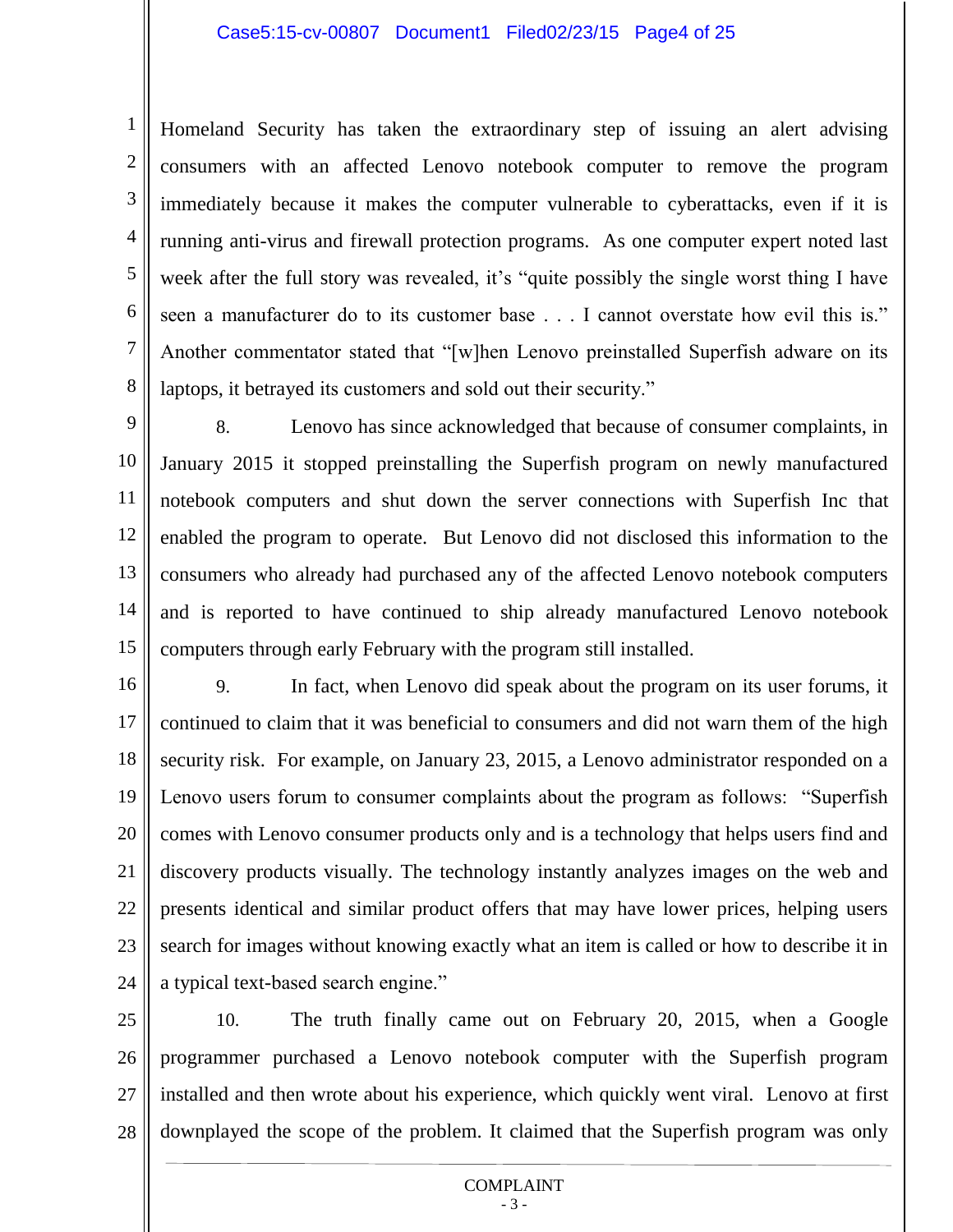installed on some consumer notebook computers shipped in a short window between October and December 2014. But, it has subsequently admitted that the Superfish program actually was installed on at least 43 different notebook computer models shipped from September 2014 through February 2015, including some of Lenovo's most popular notebook computer models.

6

1

2

3

4

5

7 8 9 10 11 11. Lenovo now claims that the Superfish program has only recently been disabled and poses no threat to consumers who have it installed on their Lenovo notebook computers. But, even if the Superfish program is disabled, or even uninstalled, this does not by itself remove the self-signed root certificate that creates the high security issues that are so problematic. And Lenovo executives continue to assert that the security issues that have been raised are only "theoretical concerns."

12 13 14 15 16 17 12. Even though many computer security experts are recommending that any Lenovo notebook computer that has the Superfish program preinstalled be completely wiped clean and that a new Windows operating system be installed, all that Lenovo has done to date is to post on its website lengthy instructions on how a consumer can uninstall the program and the root certificate, and a program that will do that for the consumer.

18 19 20 21 22 23 24 25 26 27 28 13. And, while Lenovo's Chief Technology Officer, Peter Hortensius, has now admitted that "we messed up badly" and that "we just flat-out missed it on this one, and did not appreciate the problem it was going to create," Lenovo has not: (a) attempted to affirmatively notify all consumers who own the affected notebook computers that their computers are not secure; (b) offered to provide any reimbursement or compensation for any damages the Superfish program may have caused; (c) offered to provide technical assistance to consumers who may not have the skill to remove the Superfish program and certificate from their computer; (d) offered any type of credit monitoring to consumers whose personal information may have been compromised; (e) offered to assist consumers who may want their computer wiped clean and have a new operating system installed; or (f) offered any refunds to any consumers who no longer feel safe using their Lenovo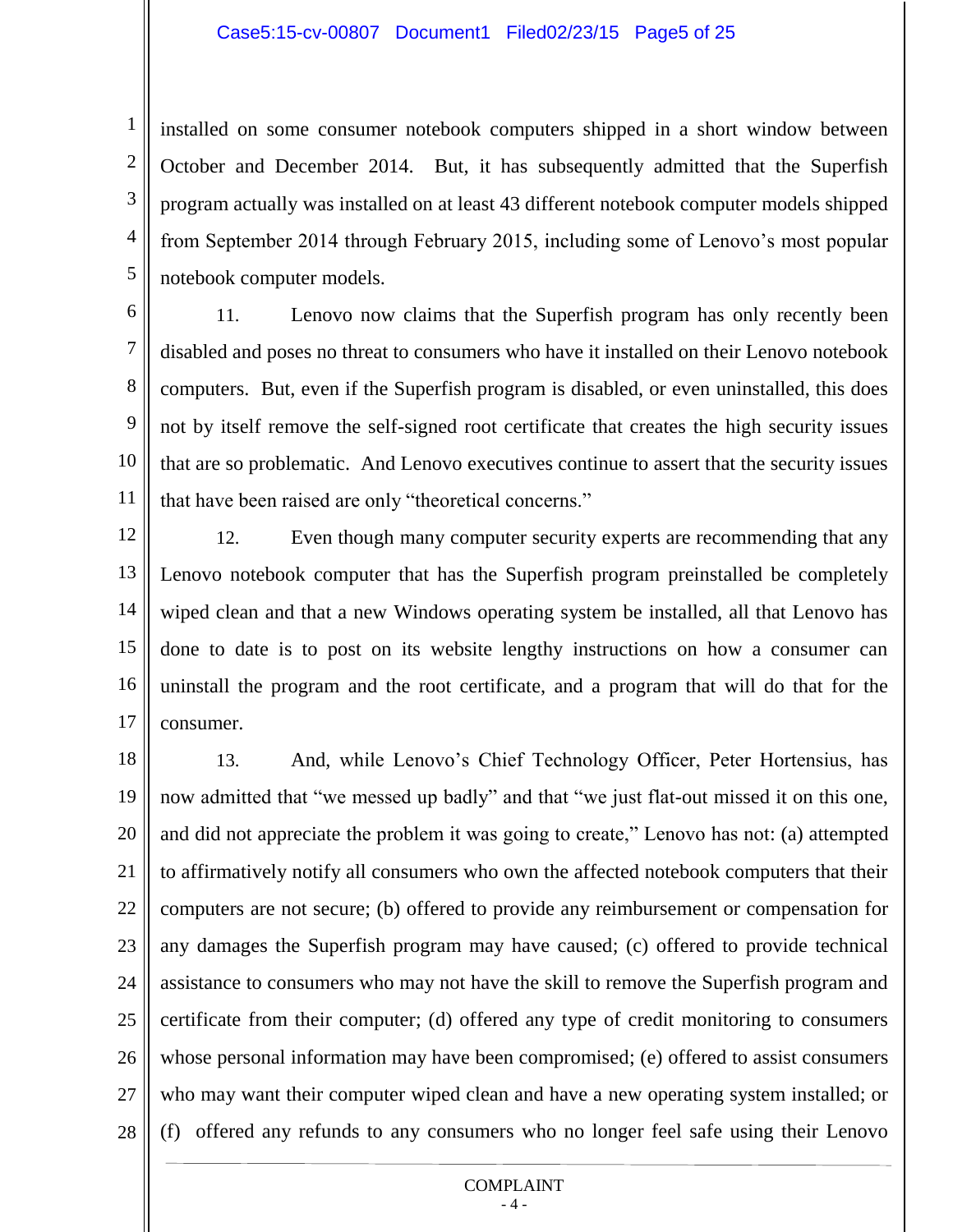1 notebook computers.

2 3 4 5 14. Superfish Inc., for its part, continues to claim that the Superfish program does not present any security risks, and that any problems with the single self-signed root certificate used by its program are the fault of a third-party developer that created the certificate for Superfish.

6

7

8

14

### **JURISDICTION AND VENUE**

15. This Court has jurisdiction over this matter pursuant to 18 U.S.C. § 1030(g) and 28 U.S.C. §§ 1331.

9 10 11 12 13 16. Venue is proper in this District under 28 U.S.C. § 1391(b) and (c). A substantial portion of the events and conduct giving rise to the violations of law occurred in this District, defendant Superfish Inc. is headquartered in this District, and Lenovo conducts business with and sold affected Lenovo notebook computers directly to consumers in this District.

### **PARTIES**

15 16 17 17. Plaintiff Sterling International Consulting Group purchased a new Lenovo notebook computer on which the Superfish program was preinstalled. Plaintiff is a Delaware corporation with its principal place of business in Statesville, North Carolina.

18 19 20 18. Defendant Lenovo (United States) Inc. is a Delaware corporation with its principal place of business located in Morrisville, North Carolina. Lenovo (United States) Inc. is a wholly-owned subsidiary of defendant Lenovo Group Limited.

21 22 23 19. Defendant Lenovo Group Limited is a Hong Kong corporation with its principal place of business located in Beijing, China. Lenovo Group Limited is the parent of defendant Lenovo (United States) Inc.

24 25 20. Defendant Superfish Inc. is a Delaware corporation with its principal place of business in Palo Alto, California.

26 //

27

//

//

28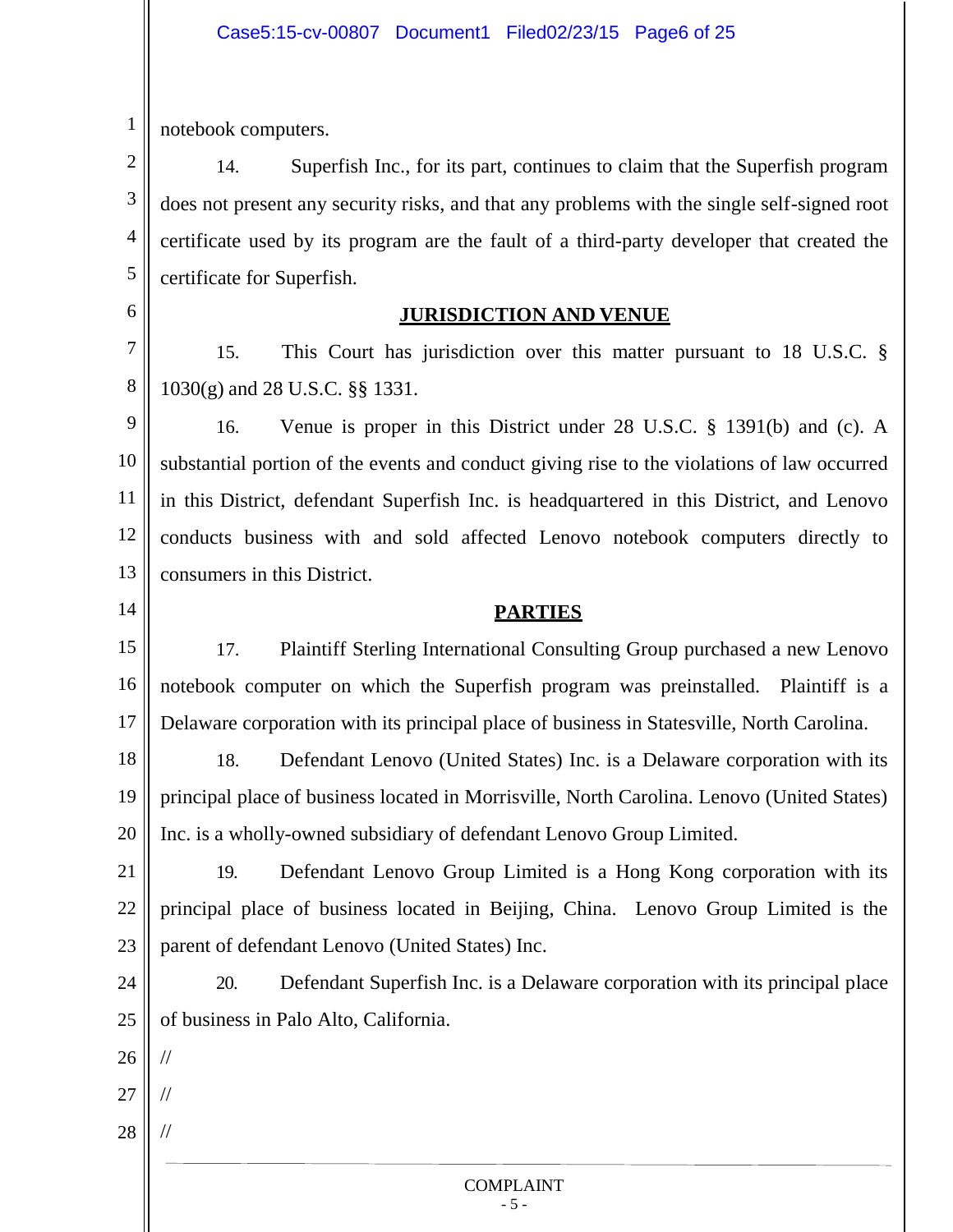3

4

5

6

1

### **FACTUAL ALLEGATIONS**

21. Lenovo was founded in Beijing, China in 1984 and grew to become China's leading personal computer company. Lenovo's business went global in 2005 when it acquired IBM Corporation's personal computer business. As a result of that acquisition, Lenovo became the world's third largest personal computer company. Since then, it has risen to become the world's largest personal computer company.

7 8 9 10 11 12 13 14 22. Lenovo publicly touts the "Lenovo Way," which it claims means "We Do What We Say. We Own What We Do." Lenovo claims that it "builds the world's leading technology" into all of its products and that it is "committed to ensuring that our products are safe." Lenovo also represents that it's "products comply with the laws and regulations into each country we ship. Lenovo products are designed, tested and approved to meet worldwide standards for Product Safety, Electromagnetic Compatibility, Ergonomics and other regulatory compulsory requirements, when used for their intended purpose."

15 16 17 18 19 20 23. Superfish Inc. was founded in 2006 by its CEO, Adi Pinhas, who has a long history working in industrial and military surveillance in the United States and Israel. The company, based in Palo Alto, California, is not public and has been financed to date by five venture capital firms, including two firms based in Palo Alto and three based in Israel. It had \$38 million in revenue in 2014. Superfish calls itself a visual search company.

21 22 23 24 25 24. According to David Auerbach, a technology writer and software engineer, Superfish "has a long history of disseminating adware, spyware, malware, and crapware." Computer security researcher Robert Graham, who was able to obtain and break the security of the Superfish root certificate in only a few minutes, is even more critical of the company:

26

27

28

The company claims it's providing a useful service, helping users do price comparisons. This is false. It's really adware. They don't even offer the software for download from their own website. It's hard Googling for the software if you want a copy because your search results will be filled with

#### COMPLAINT - 6 -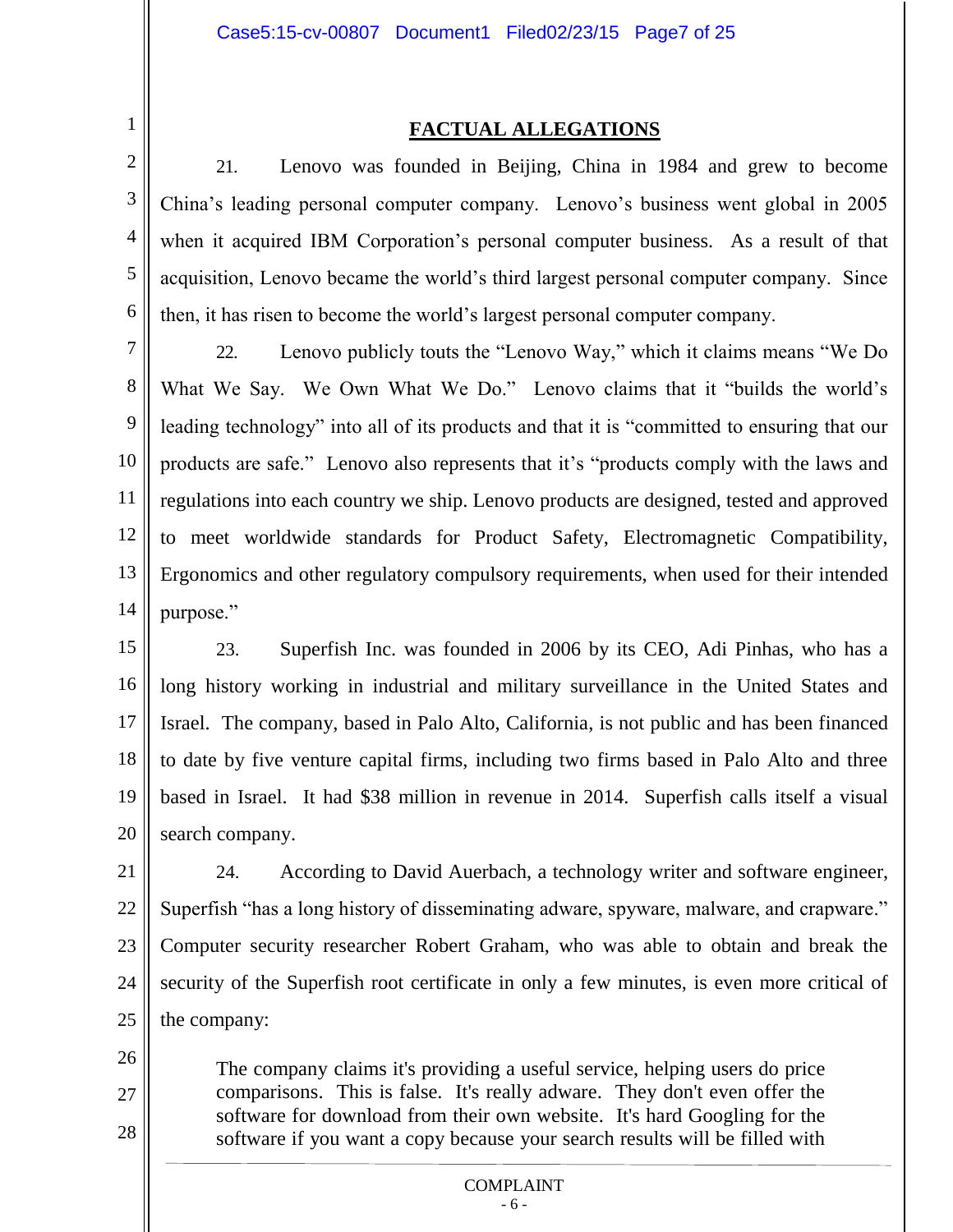|                  | Case5:15-cv-00807 Document1 Filed02/23/15 Page8 of 25                                                                |  |  |  |  |  |
|------------------|----------------------------------------------------------------------------------------------------------------------|--|--|--|--|--|
| 1                | help on removing it. The majority of companies that track adware label<br>this as adware.                            |  |  |  |  |  |
| $\overline{2}$   | Their business comes from earning money from those ads, and it pays                                                  |  |  |  |  |  |
| 3                | companies (like Lenovo) to bundle the software against a user's will. They                                           |  |  |  |  |  |
| 4                | rely upon the fact that unsophisticated users don't know how to get rid of<br>it, and will therefore endure the ads. |  |  |  |  |  |
| 5                |                                                                                                                      |  |  |  |  |  |
| 6                | 25.<br>In approximately August or September 2014 or earlier, Lenovo began                                            |  |  |  |  |  |
| $\boldsymbol{7}$ | preinstalling the Superfish Visual Discovery software program on at least 43 different                               |  |  |  |  |  |
| 8                | Windows-based Lenovo notebook computer models. All 43 models (listed below) were                                     |  |  |  |  |  |
| 9                | marketed and sold primarily to consumers. Lenovo did not preinstall the Superfish                                    |  |  |  |  |  |
| 10               | program on any of its computer models that were marketed and sold primarily to                                       |  |  |  |  |  |
| 11               | businesses or more sophisticated computer users.                                                                     |  |  |  |  |  |
| 12               | 26.<br>The Lenovo notebook computer models on which the Superfish program                                            |  |  |  |  |  |
| 13               | was installed include the following:                                                                                 |  |  |  |  |  |
| 14<br>15         | G410, G510, G710, G40-70, G50-70, G40-30, G50-30, G40-<br>G Series:<br>45, G50-45                                    |  |  |  |  |  |
| 16               | U330P, U430P, U330Touch, U430Touch, U530Touch<br>U Series:                                                           |  |  |  |  |  |
| 17<br>18         | Y430P, Y40-70, Y50-70<br>Y Series:                                                                                   |  |  |  |  |  |
| 19               | Z40-75, Z50-75, Z40-70, Z50-70<br>Z Series:                                                                          |  |  |  |  |  |
| 20               | S310, S410, S40-70, S415, S415Touch, S20-30, S20-30Touch<br>S Series:                                                |  |  |  |  |  |
| 21               | <b>Flex Series:</b><br>Flex2 14D, Flex2 15D, Flex2 14, Flex2 15, Flex2 14(BTM),                                      |  |  |  |  |  |
| 22               | Flex2 $15(BTM)$ , Flex $10$                                                                                          |  |  |  |  |  |
| 23               | MIIX2-8, MIIX2-10, MIIX2-11<br><b>MIIX Series:</b>                                                                   |  |  |  |  |  |
| 24               | YOGA Series: YOGA2Pro-13, YOGA2-13, YOGA2-11BTM, YOGA2-                                                              |  |  |  |  |  |
| 25               | 11HSW                                                                                                                |  |  |  |  |  |
| 26               | E Series:<br>E10-20                                                                                                  |  |  |  |  |  |
| 27               |                                                                                                                      |  |  |  |  |  |
| 28               | The purpose of the Superfish Visual Discovery program was to allow<br>27.                                            |  |  |  |  |  |

#### COMPLAINT - 7 -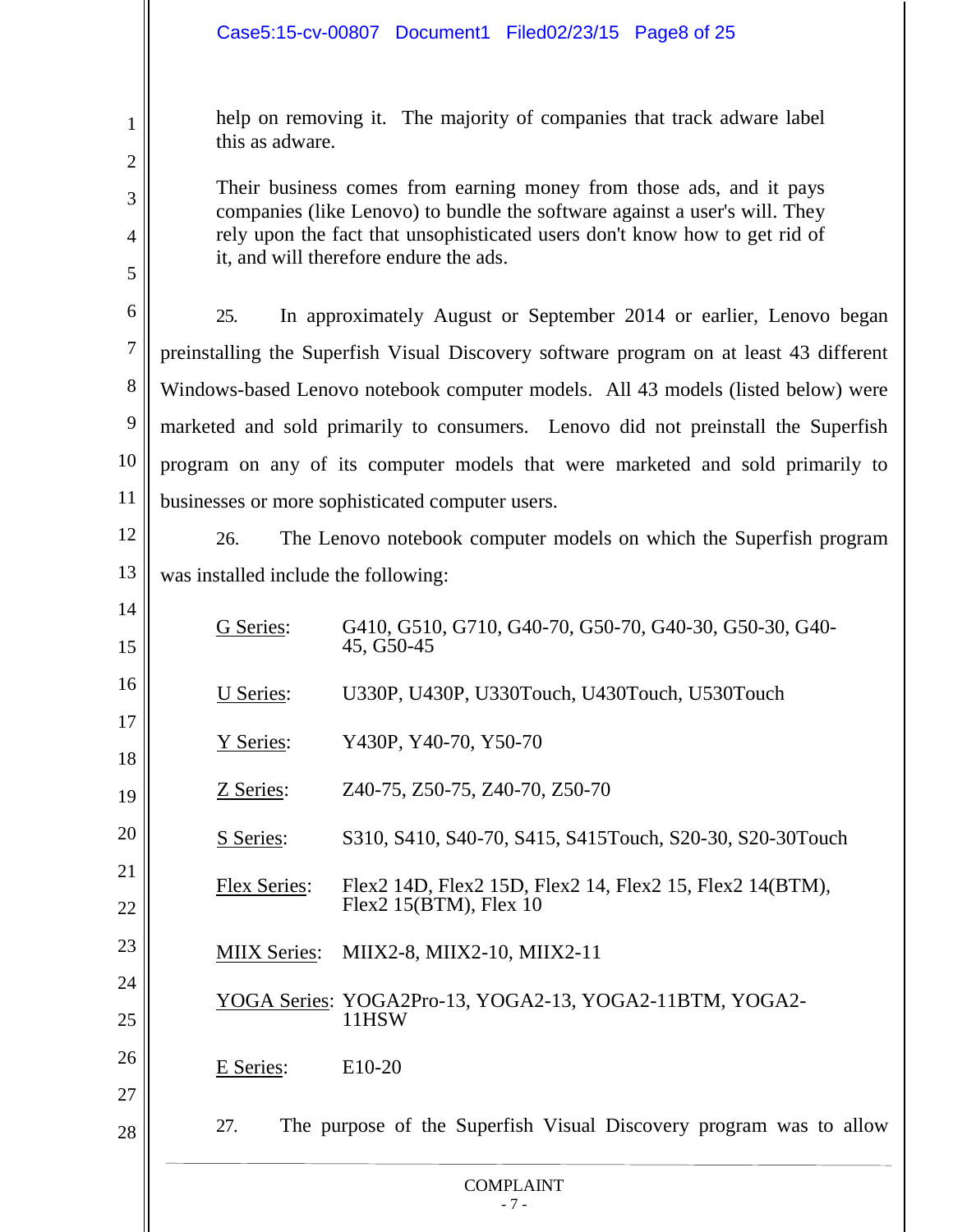Lenovo and Superfish to access and then inject advertising into otherwise secure HTTPS pages on the internet that a consumer using one of the affected Lenovo notebook computers was viewing. Put more simply, without any disclosure to the user, the Superfish program altered the user's internet search results to display different ads than the user would otherwise see. According to the New York Times, the program "could track customers' every online move, intercept secure web sessions and render their computers vulnerable to hackers."

8 9 10 11 13 14 15 28. Any web browser that uses HTTPS correctly needs a way to verify the certificates that link sites' domain names to the cryptographic public keys they use. This is accomplished by having a list of the root certificate authorities maintained in the operating system in a root store or root directory that can sign certificates that the browser will trust. The Superfish program breaks this secure encryption method by bypassing the legitimate and secure root certificates and replacing them with Superfish's version. This is known as a "man-in-the-middle attack" and it is not visible to the computer user.

16 17 18 19 20 21 22 23 24 29. Neither Lenovo nor Superfish ever disclosed that Lenovo was preinstalling the Superfish program on millions of notebook computers it was selling to consumers. In fact, the Superfish program was buried deep within the operating system at a level that would generally avoid disclosure, operate without the knowledge of the computer user, and not be identified as spyware, malware or adware by any of the common computer security programs sold or provided for free with new personal computers. As CNET magazine noted in a recent critical article about Lenovo and the Superfish program, "[a]nother reason why Superfish is unusually dangerous is that it's not an app like Adobe Photoshop or Microsoft Word, but rather code hidden from everyday users."

25 26 27 28 30. As the New York Times reported: "The company [Lenovo] buried its software in the lowest level of a PC's operating system, precisely where customers and antivirus products would never detect it, and had been siphoning data back to servers belonging to Superfish, an Israeli software company with headquarters in Silicon Valley

#### COMPLAINT - 8 -

6

7

1

2

12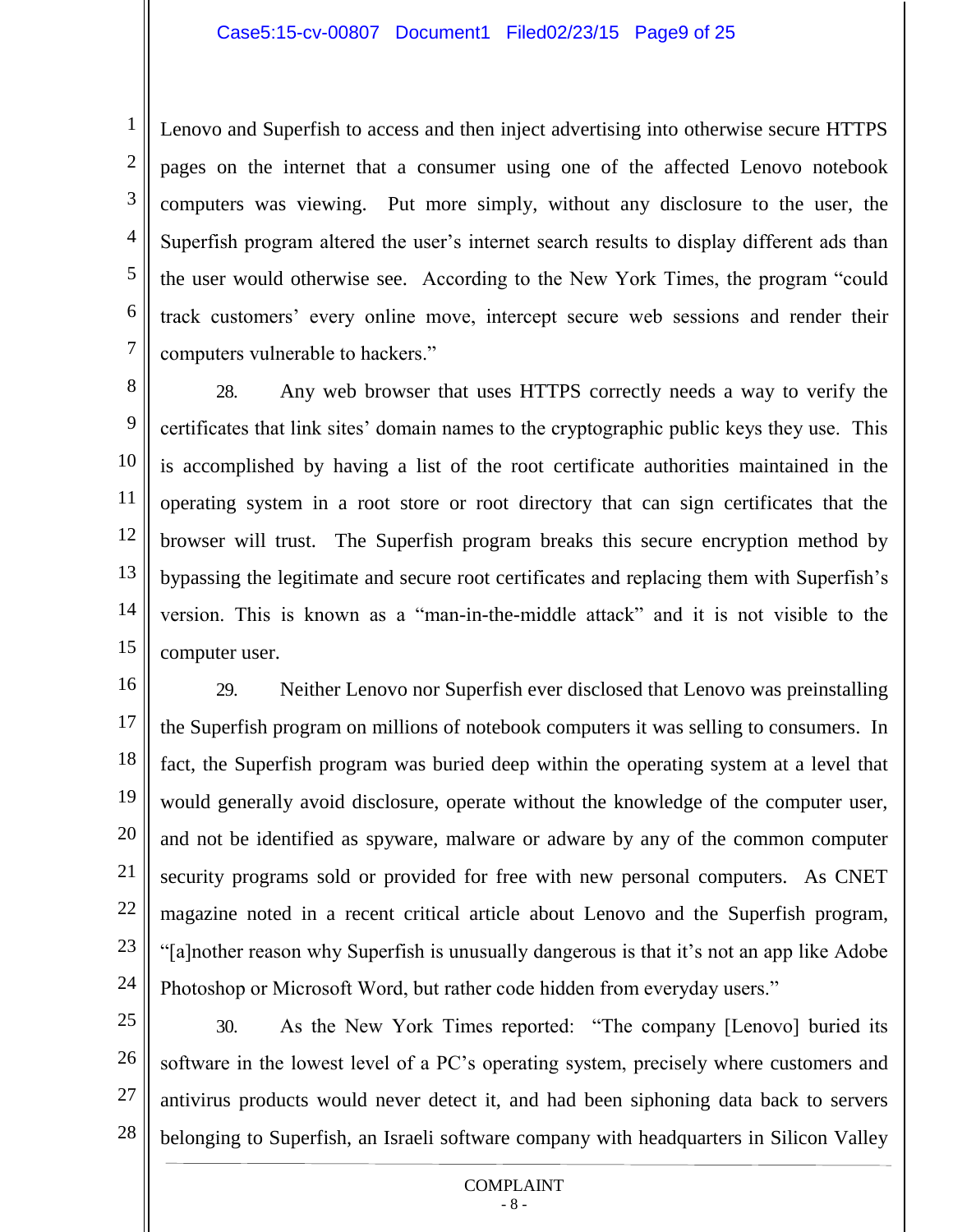that markets itself as a visual search company."

1

2

3

4

5

6

7

8

31. Lenovo never disclosed the Superfish program and took affirmative steps to hide it from consumers because the program is generally considered to be spyware, adware or malware and it creates serious security issues for any consumer accessing the internet with a Lenovo notebook computer on which the Superfish program has been installed. It is no coincidence that Lenovo only preinstalled the program on computer models being marketed and sold to consumers and not on its models that were directly marketed and sold to business and professionals.

9 10 11 12 13 14 15 32. By using a single self-signed root certificate on all of the affected Lenovo notebook computers, the Superfish program intentionally creates a hole in each computer's browser security that would easily allow Lenovo and Superfish, or anyone on the same wireless network, to hijack that browser and, without the knowledge of the user, collect whatever information is being transmitted, including personal financial information such as credit card numbers or bank credentials, passwords, or any confidential personal or business information.

16 17 18 19 20 21 33. The security hole created by the Superfish program can easily be breached because the security key for the Superfish root certificate has been repeatedly broken and is now widely available on the internet. Computer security companies have reported that the security problems associated with the Superfish program potentially impact consumers using all of the major web browsers, including Internet Explorer, Google Chrome, Firefox, Opera and Safari for Windows.

22 23 24 25 26 27 34. Lenovo now acknowledges that the Superfish program creates a "high" security risk for any notebook computer on which it was preinstalled. And the U.S. Department of Homeland Security has issued an alert advising consumers with an affected Lenovo notebook computer to remove the program immediately because it makes the computer vulnerable to cyberattacks, even if it is running anti-virus and firewall protection programs.

28

35. Noted computer security researcher Marc Rogers wrote that it's "quite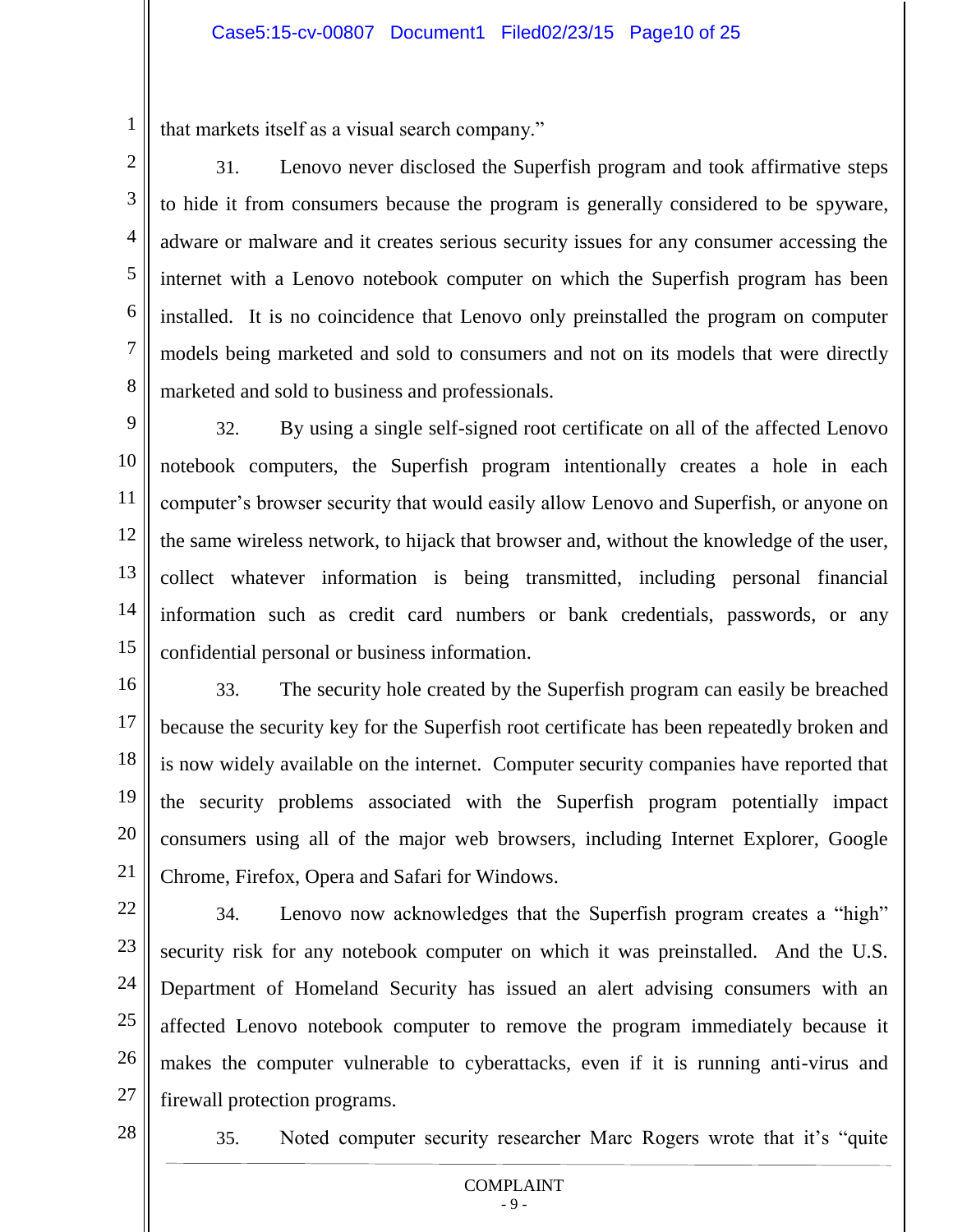2

3

4

5

6

8

9

10

11

7 possibly the single worst thing I have seen a manufacturer do to its customer base . . . I cannot overstate how evil this is." Another commentator stated that "[w]hen Lenovo preinstalled Superfish adware on its laptops, it betrayed its customers and sold out their security." And the Electronic Frontier Foundation, writing about the actions of Lenovo and Superfish, stated that "[u]sing a MITM [man-in-the-middle] certificate to inject ads was an amateurish design choice by Superfish. Lenovo's decision to ship this software was catastrophically irresponsible and an utter abuse of the trust their customers placed in them." The New York Times is equally critical of Lenovo and Superfish: "What makes the latest discovery so disconcerting is that if a government or company can plant spyware in the lowest level of a machine, it can steal your passwords, serve up any web page, steal your encryption keys and control your entire digital experience, undetected."

12 13 14 15 16 17 18 19 36. Lenovo has since acknowledged that at some point in January 2015, customer complaints caused it to stop preinstalling the Superfish program on newly manufactured notebook computers and to shut down the server connections with Superfish that enabled the program to operate. However, Lenovo made no effort to inform consumers who already had purchased any of the affected Lenovo notebook computers and the company is reported to have continued to ship already manufactured notebook computers through early February with the program still installed, even if it was no longer operational.

20 21 22 23 24 25 26 27 28 37. In fact, at the same time that Lenovo internally had decided to shut down the program because of customer complaints, it publicly still was claiming that the Superfish program was beneficial to consumers. For example, on January 23, 2015, a Lenovo administrator responded on a Lenovo users forum to consumer complaints about the program as follows: "Superfish comes with Lenovo consumer products only and is a technology that helps users find and discover products visually. The technology instantly analyzes images on the web and presents identical and similar product offers that may have lower prices, helping users search for images without knowing exactly what an item is called or how to describe it in a typical text-based search engine."

#### COMPLAINT  $-10-$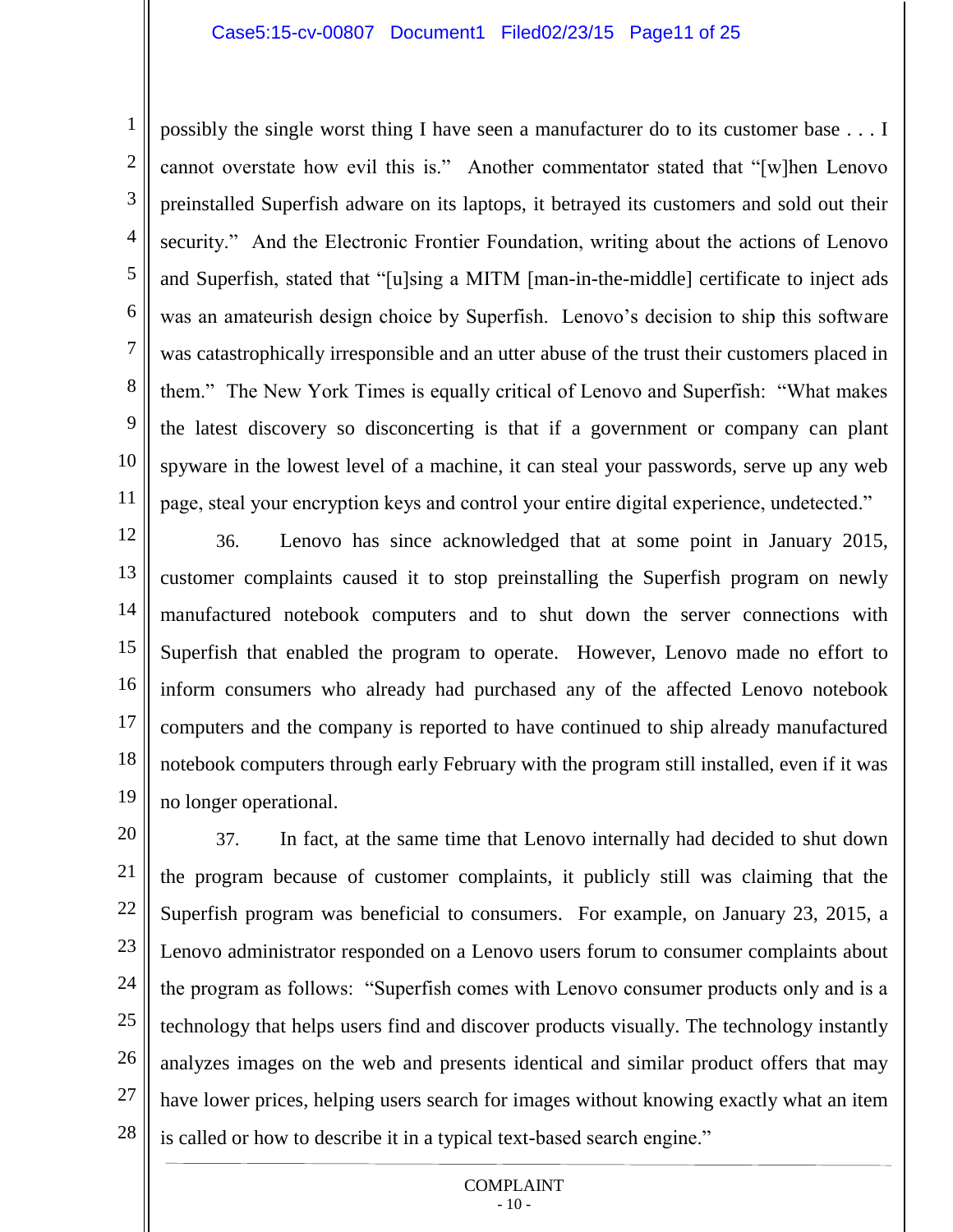1 2 3 4 5 6 7 8 9 10 11 38. On February 20, 2015, Lenovo's surreptitious installation and use of the Superfish program became national news after a Google programmer purchased a Lenovo notebook computer with the Superfish program installed and then went public with his experience. At first, Lenovo downplayed the scope of the problem, claiming that the Superfish program was installed only on some consumer notebook computers shipped in a short window between October and December 2014. But when Lenovo was confronted with customer complaints going back as far as September 2014, it subsequently admitted that the Superfish program actually was installed on at least 43 different notebook computer models shipped at least from September 2014 through February 2015. The 43 models including some of Lenovo's most popular notebook computers.

12 13 14 15 16 17 39. Lenovo has now taken the position that the security issues caused by the Superfish program are only "theoretical concerns" and that, because the program has been disabled, it poses no threat to consumers who have it installed on their Lenovo notebook computers. But, even if the Superfish program is disabled, or even uninstalled, this does not by itself remove the self-signed root certificate that creates the high security issues that are so problematic.

18 19 20 21 22 23 24 25 26 40. Many computer security experts who have looked at the Superfish program and its security issues are recommending that any Lenovo notebook computer that has the program preinstalled be completely wiped clean and that a new Windows operating system be installed. But, all that Lenovo has done to date is to post on its website lengthy instructions on how a consumer can uninstall the program and the root certificate, and a program that will do that for the consumer. Superfish has done nothing other than to continue to claim that its software is somehow beneficial to consumers and to blame a third party developer it hired for any security issues arising from the root certificate used by the Superfish program.

27

28 41. Faced with mounting industry reports and criticism on how the Superfish program compromises basic computer security, Peter Hortensius, Lenovo's Chief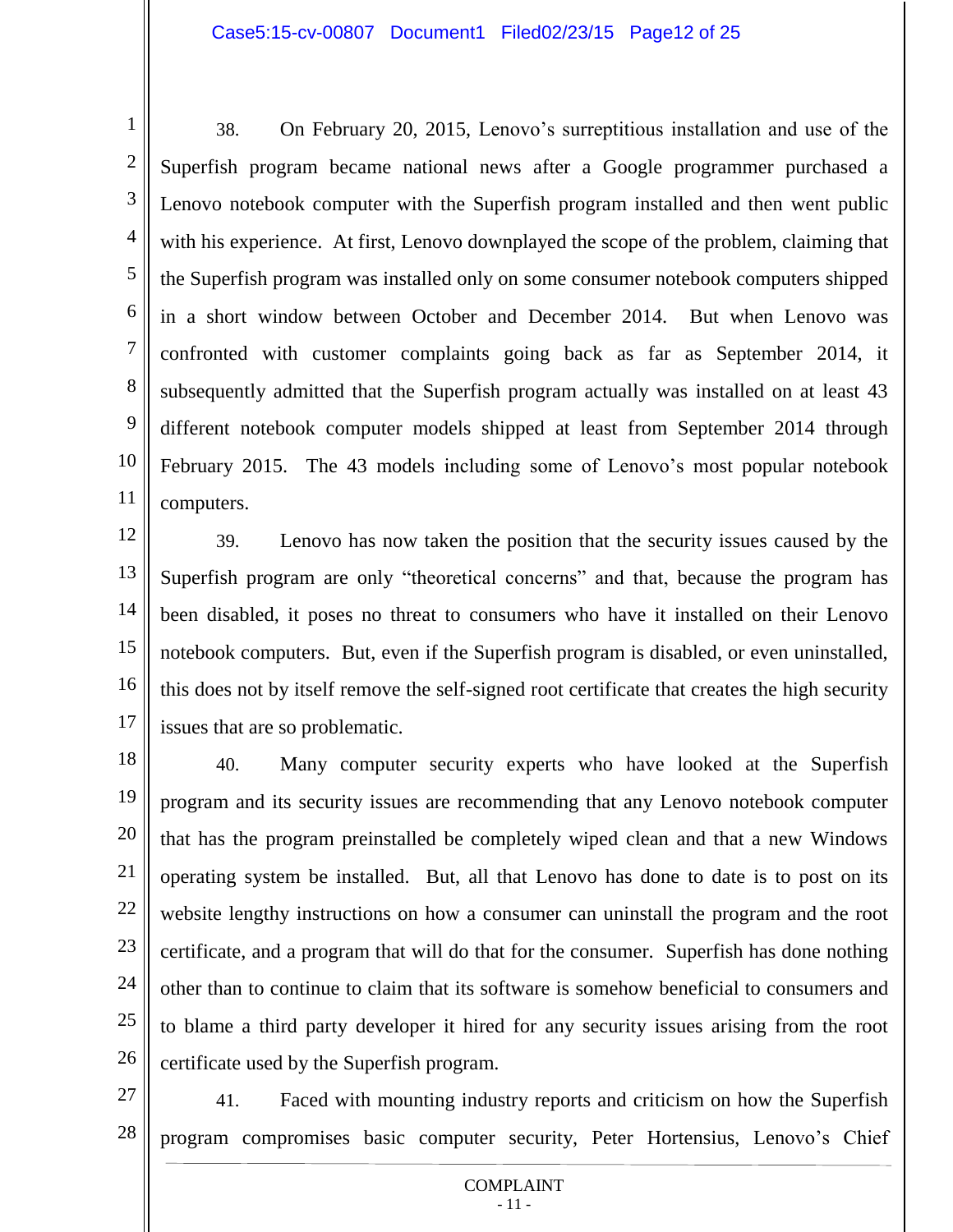Technology Officer, only recently has publicly acknowledged that "we messed up badly" and that "we just flat-out missed it on this one, and did not appreciate the problem it was going to create."

4 5 6 7 8 9 10 11 12 13 14 15 42. While Lenovo now admits that the Superfish program creates a severe security risk for its customers who purchased notebook computers with the program preinstalled, Lenovo has not attempted to directly notify those customers to inform them that their computers are not secure, has not offered to provide any reimbursement or compensation for any damages the Superfish program may have caused, has not offered to provide technical assistance to consumers who may not have the skill to remove the Superfish program and certificate from their computer, has not offered any type of credit monitoring or other protection to consumers whose personal or financial information may have been compromised, has not offered to assist consumers who may want their computer hard drive erased and a new operating system installed, has not pulled affected computers from store shelves, and has not offered any refunds to any consumers who no longer feel safe using their Lenovo notebook computers.

16

19

20

21

1

2

3

# **CLASS ACTION ALLEGATIONS**

17 18 43. Plaintiff brings this action as a class action under Rule 23 of the Federal Rules of Civil Procedure, on behalf of itself and the following Class:

All natural persons or entities in the United States who purchased or otherwise acquired a Lenovo notebook computer on which the Superfish Visual Discovery software program was preinstalled.

22 23 Excluded from the Class set forth above are defendants and their employees, officers and directors, and the judge assigned to this action.

24 25 26 44. The Class is so numerous that joinder of all members is impracticable. While the exact number of Class members is unknown to plaintiff at this time prior to discovery, plaintiff believes that there hundreds of thousands of Class members.

27 28 45. Plaintiff's claims are typical of the claims of the other members of the Class. Plaintiff and other Class members sustained damages and injury arising out of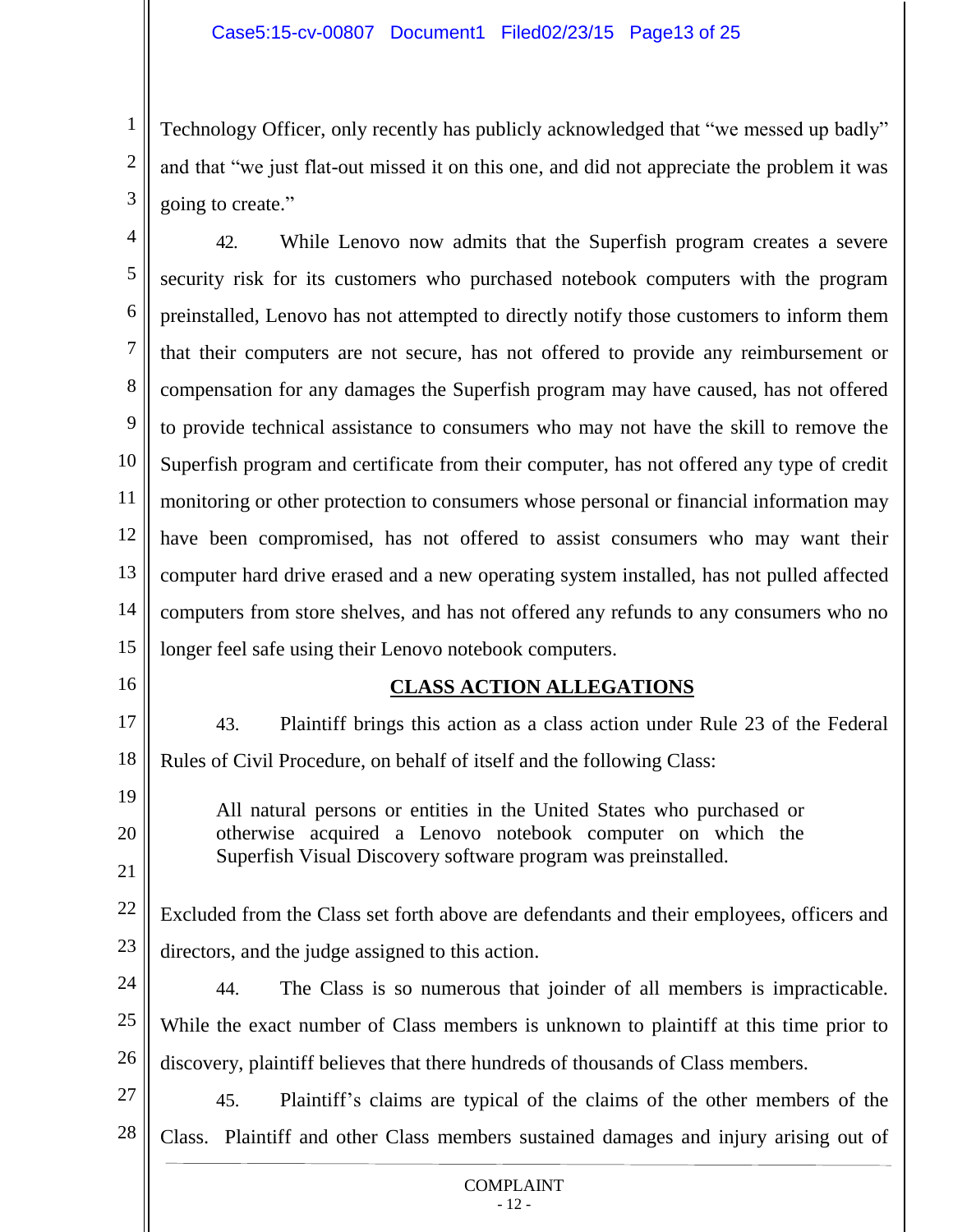1 2 3 defendants' common course of conduct in violation of law as complained herein. The injuries and damages of each member of the Class were directly caused by defendants' wrongful conduct as alleged herein.

4 5 6 46. Plaintiff will fairly and adequately protect the interests of the members of the Class and has retained counsel competent and experienced in complex class action litigation.

7 8 9 10 47. Common questions of law and fact exist as to all members of the Class, and these common questions predominate over any questions affecting only individual members of the Class. Among the questions of law and fact common to the Class are whether:

| 11 | a. | Defendants failed to disclose, inadequately disclosed, |
|----|----|--------------------------------------------------------|
| 12 |    | and/or concealed the pre-installation of the Superfish |
| 13 |    | Visual Discovery program on certain Lenovo notebook    |
| 14 |    | computers;                                             |

b. Defendants had a duty to disclose (a) above;

- 16 17 c. Defendants violated the Computer Fraud and Abuse Act, as alleged;
	- d. Defendants violated the Federal Wiretap Act, as alleged;
- 19 20 e. Defendants violated the Stored Communications Act, as alleged;
	- f. Defendants violated the California Invasion of Privacy Act, as alleged;
		- g. Defendants engaged in unfair competition violating Section 17200 of the California Business and Professions Code, as alleged;
			- h. Defendants violated the common law for trespass to chattels, as alleged;
- 28

15

18

21

22

23

24

25

26

27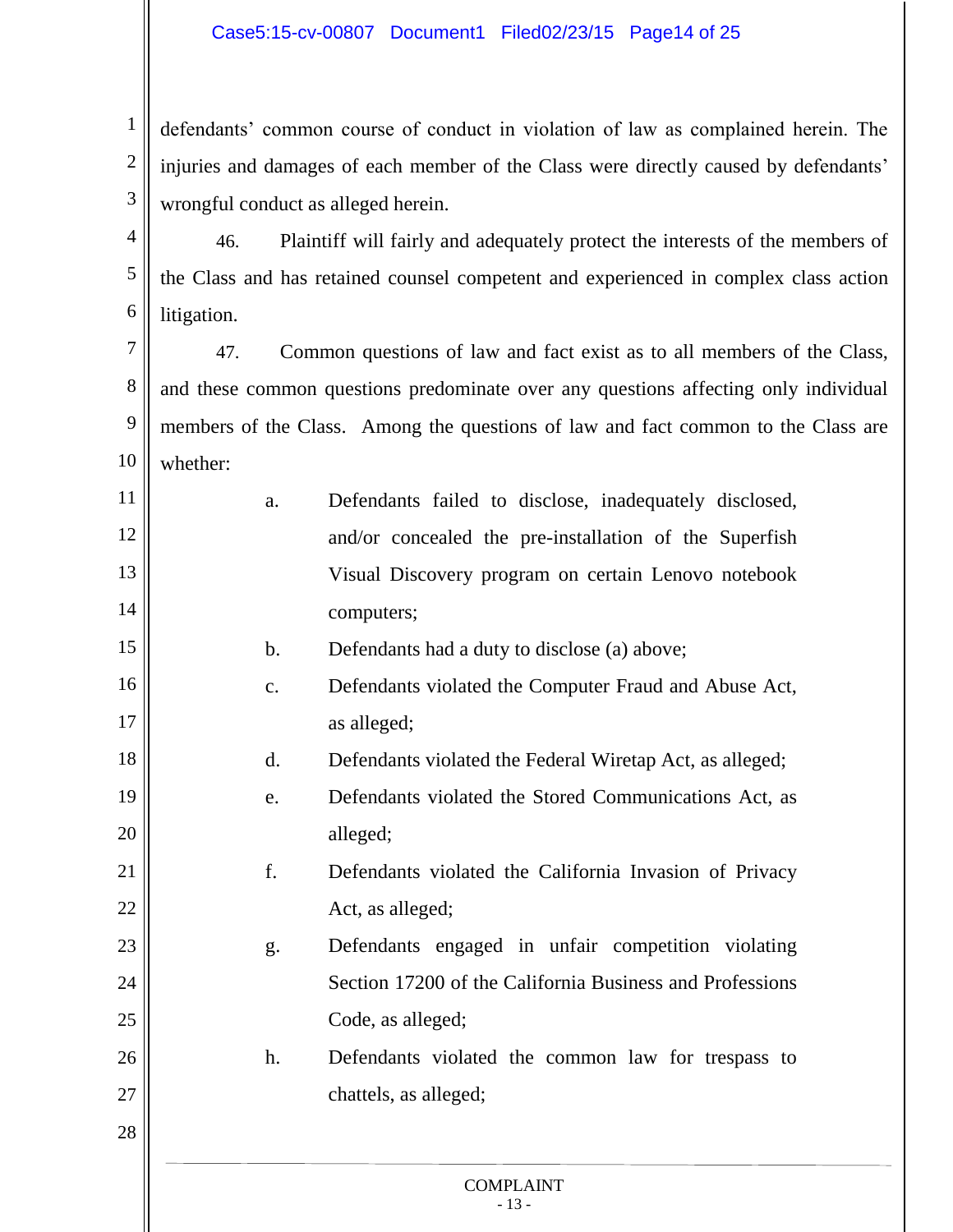2

3

4

5

6

7

8

- i. Defendants committed the common law tort of fraud, as alleged;
- j. Defendants committed the common law tort of negligent misrepresentation, as alleged; and

k. Plaintiff and other members of the Class are entitled to statutory and compensatory damages, restitution, declaratory and injunctive relief, reasonable attorneys' fees and costs.

9 10 48. Defendants have acted in a manner applicable to the Class, thereby making final injunctive relief appropriate for the Class as a whole.

11 12 13 49. Plaintiff's claims are typical of those of members of the Class because plaintiff purchased a Lenovo notebook computer on which the Superfish Visual Discovery program was preinstalled.

14 15 16 17 50. Plaintiff is an adequate representative of the Class and will protect the claims and interests of the Class. Plaintiff does not have interests that conflict with those of the Class. Plaintiff will vigorously prosecute the claims alleged herein and has retained competent counsel with complex class action litigation experience.

18 19 20 21 22 23 24 25 26 51. A class action is superior to other available methods for the fair and efficient adjudication of this controversy because joinder of all class members is impracticable. The prosecution of separate actions by individual members of the Class would impose heavy burdens upon the courts and defendants, and would create a risk of inconsistent or varying adjudications of the questions of law and fact common to the Class. A class action, on the other hand, would achieve substantial economies of time, effort and expense, and would assure uniformity of decision as to persons similarly situated without sacrificing procedural fairness or bringing about other undesirable results.

27 28 52. The interest of members of the Class in individually controlling the prosecution of separate actions is theoretical rather than practical. The Class has a high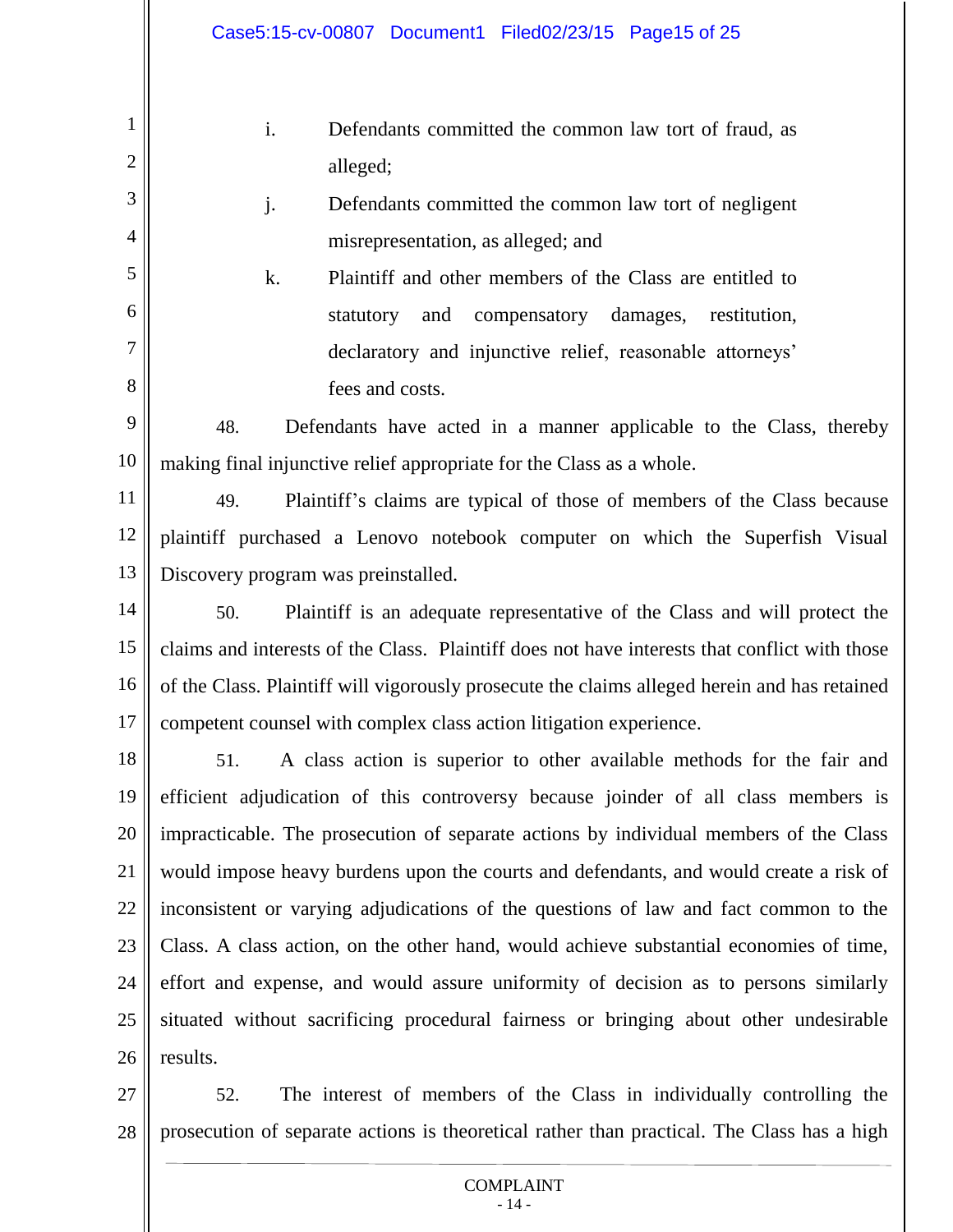1 2 3 4 5 degree of cohesion, and prosecution of the action through representatives would be unobjectionable. The amount at stake for each Class member is not great enough individually to enable Class members to maintain separate suits against defendants. Plaintiff does not anticipate any difficulty in the management of this action as a class action.

# 6

7

8

9

17

18

# . **COUNT ONE**

# **Violation of the Computer Fraud and Abuse Act, 18 U.S.C. § 1030,** *et seq***.**

53. Plaintiff incorporates by reference and realleges all paragraphs previously alleged herein. Plaintiff brings this claim for relief against all defendants.

10 11 12 54. This claim is brought under the Computer Fraud and Abuse Act, 18 U.S.C. § 1030, *et seq.* (the "Act"). By virtue of defendants' conduct set forth above, defendants violated Section 1030(a)(5) of the Act, which specifically applies to anyone who:

- 13 14 15 16 a. Knowingly causes the transmission of a software program, information, code or command, and as a result of such conduct, intentionally causes damage without authorization, to a protected computer;
	- b. Intentionally accesses a protected computer without authorization, and as a result of such conduct, recklessly causes damage; or
- 19 20 c. Intentionally accesses a protected computer without authorization, and a result of such conduct, cases damage.

21 22 23 24 25 26 55. Defendants knowingly caused the installation and operation of the Superfish Visual Discovery program on millions of Lenovo notebook computers sold to consumers in the United States. During both the installation and operation of the Superfish Visual Discovery program, defendants intentionally accessed Class members' computers without authorization and thereby caused damage within the meaning of the Act.

27 28 56. During the installation process and operation of the Superfish Visual Discovery program, defendants accessed, installed, and reconfigured essential operating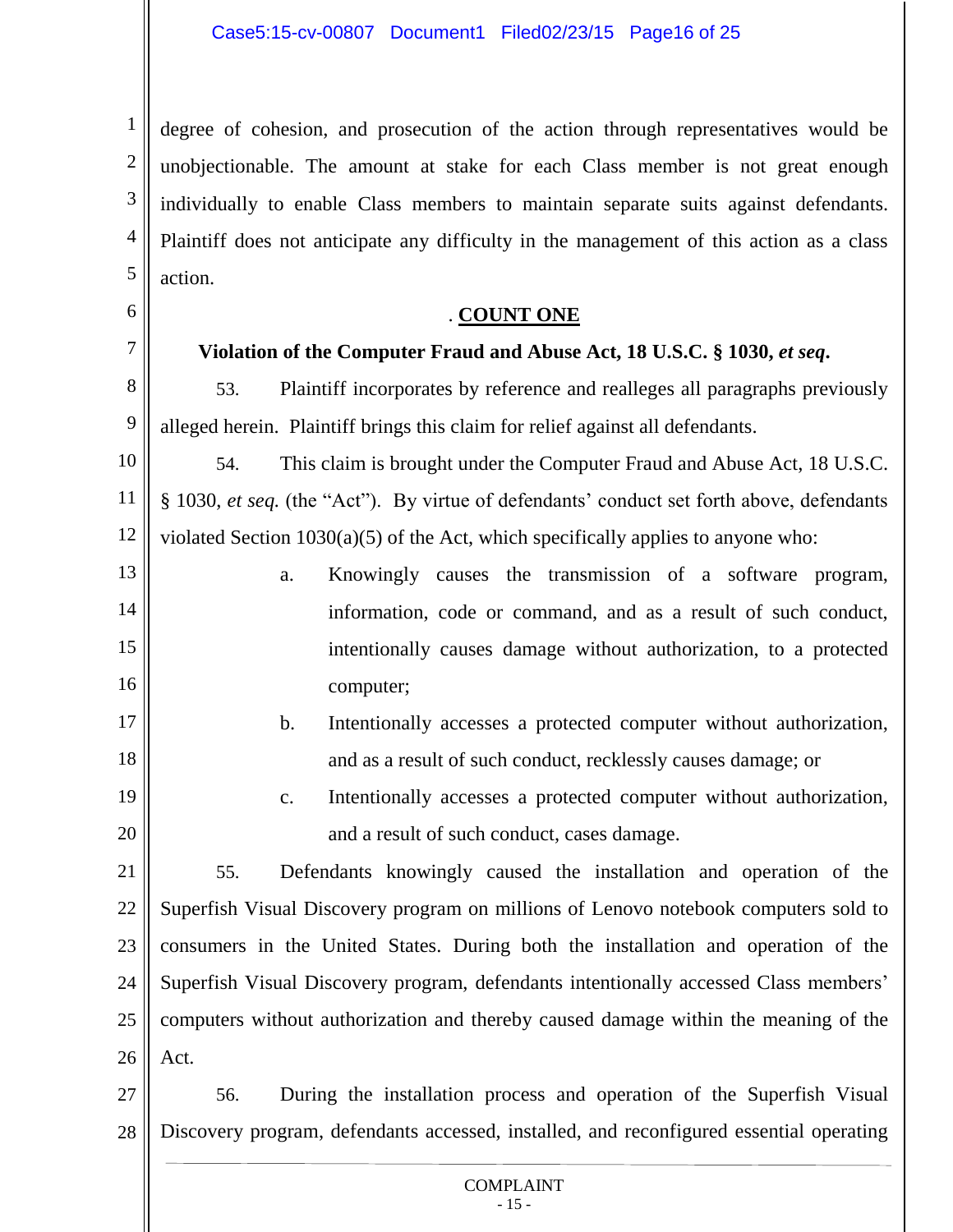1 2 3 components of users' operating systems. Defendants' installation and use of malicious software code on plaintiff's and Class members' Lenovo notebook computers was unauthorized.

4 5 6 7 8 9 10 57. Defendants are liable under the Act, because their actions *either*: (1) intentionally caused damage, (Section 1030(a)(5)(i)); (2) recklessly caused damage (Section 1030(a)(5)(ii)); or (3) simply caused damage (Section  $1030(a)(5)(iii)$ ). Under the Act, "damage" is defined to include "any impairment to the integrity of availability of data, a program, a system, or information," that causes "loss to 1 or more persons during any 1-year period . . . aggregating at least \$5000 in value  $\ldots$  ." 18 U.S.C. §§ 1030(e)(8),  $1030(a)(5)(B)(i)$ .

11 12 13 14 15 16 17 18 19 20 58. As described above, defendants failed to disclose that the Superfish Visual Discovery program makes sweeping, dangerous changes to the operating system. As a result of these changes, plaintiff and Class members will have to spend time and labor repairing their Lenovo notebook computers. Additionally, the Superfish Visual Discovery program has consumed the resources and hindered the performance of plaintiff's and Class members' Lenovo notebook computers. Plaintiff and Class members have also lost personal and business opportunities, data and information and goodwill. The harm caused by the installation and operation of the Superfish Visual Discovery program on millions of Lenovo notebook computers will produce aggregate damages far exceeding \$5,000.

21 22 23 59. Plaintiff's and Class members' computers are "protected computers" within the meaning of 18 U.S.C.  $\S$  1030(e)(2)(B). By accessing the internet, these computers are used in interstate commerce and communication.

24 25 26 60. As a direct result of the installation of the Superfish Visual Discovery program and intentional access by defendants to plaintiff's and Class members' computers, defendants caused damage to plaintiff's and Class members' computers.

27 28 61. Plaintiff and Class members suffered damages as defined in 18 U.S.C. § 1030(e). As a direct result of defendants' conduct, plaintiff's and Class members'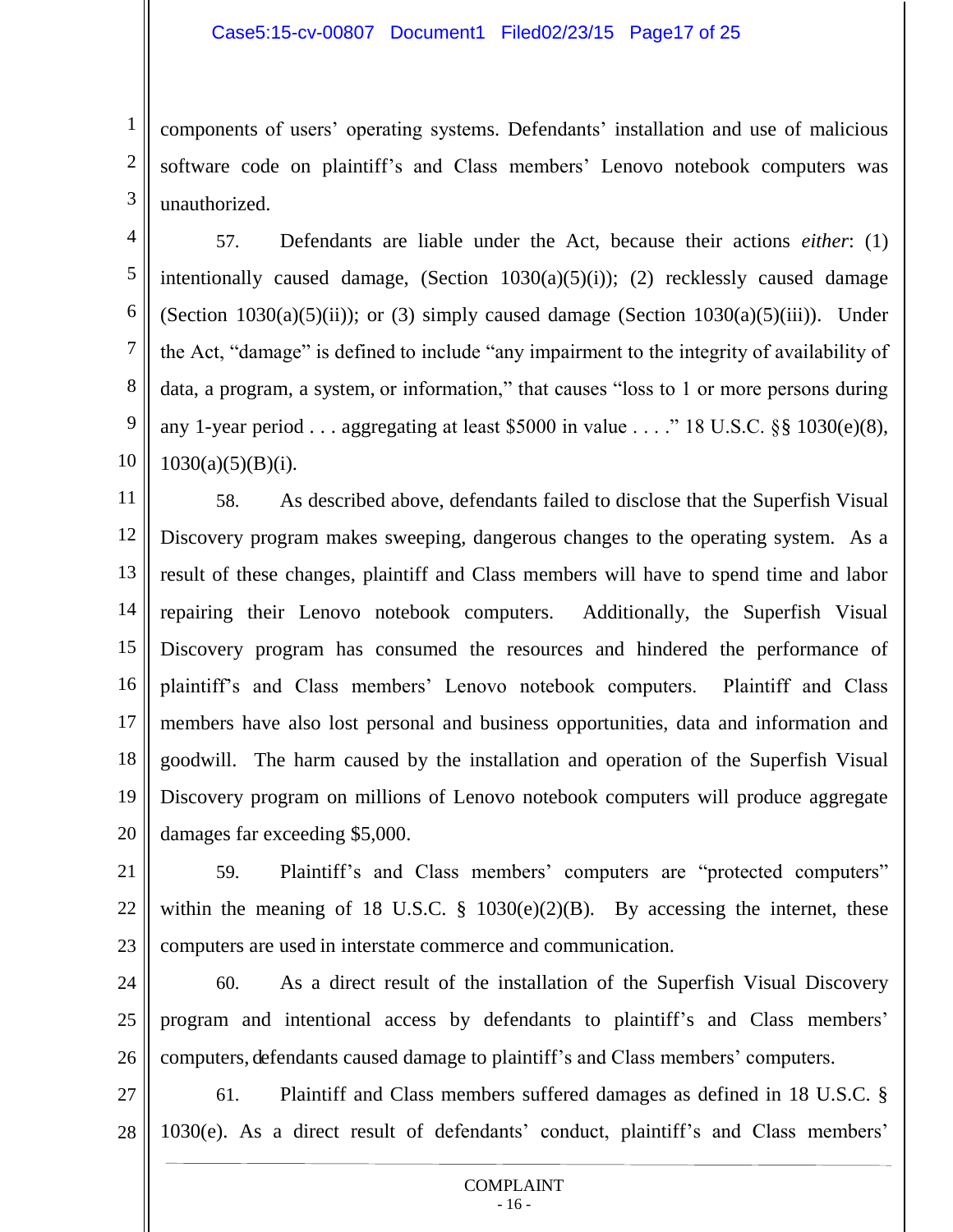1 2 3 4 computers have suffered an impairment to the integrity or availability of data software programs including the operating system. Such impairment has caused and will cause losses aggregating to at least \$5,000 in value in any one-year period to plaintiff and Class members.

5 6 7 62. Because of defendants' violation of the Computer Fraud and Abuse Act and pursuant to 18 U.S.C. § 1030(g), plaintiff seeks recovery of compensatory damages and injunctive relief on behalf of itself and Class members.

# **COUNT TWO**

#### 9 10 **Violation of the Federal Wiretap Act, Title 1 of the Electronic Communications Privacy Act, 18 U.S.C. § 2510,** *et seq.*

11 12 63. Plaintiff incorporates by reference and realleges all paragraphs previously alleged herein. Plaintiff brings this claim for relief against all defendants.

13 14 15 16 64. The Federal Wiretap Act provides a private right of action against anyone who "intentionally intercepts, endeavors to intercept, or procures any other person to intercept or endeavor to intercept, any wire, oral, or electronic communication." 18 U.S.C. §§ 2511 and 2520.

17 18 19 65. Defendants intentionally and without the consent of plaintiff and Class members intercepted communications with internet sites and search engines for tortious purposes.

20 21 66. Defendants also disclosed to others the content of electronic communications knowing that those communications were unlawfully obtained.

22 23 67. Defendants collected plaintiff's and Class members' personal information without consent or compensation.

24 25 26 68. Because of defendants' violation of the Federal Wiretap Act and pursuant to 18 U.S.C. § 2520(a), plaintiff seeks recovery of statutory damages, costs and reasonable attorneys' fees on behalf of himself and Class members.

27

8

28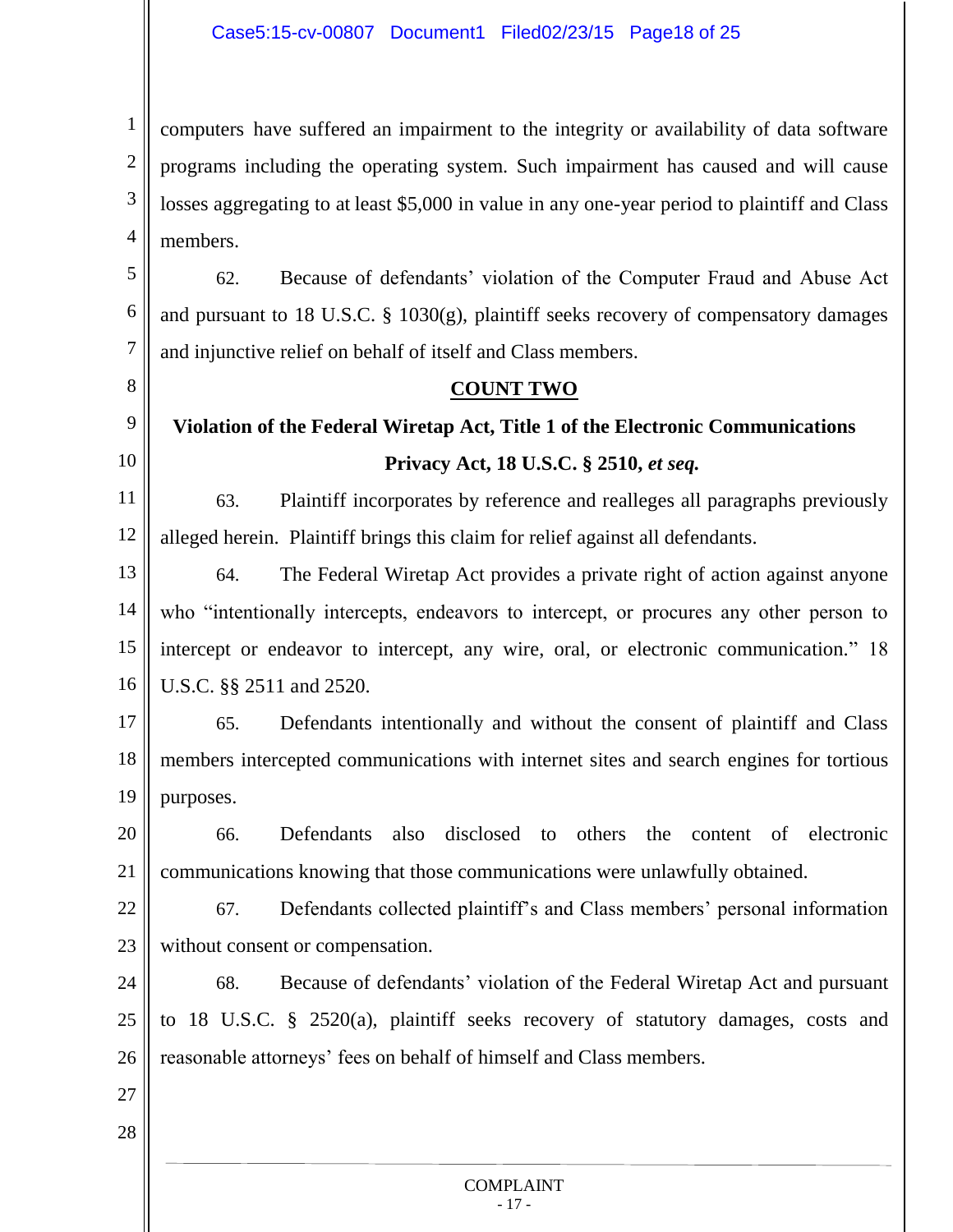2

3

4

### **COUNT THREE**

### **Violation of the Stored Communications Act, 18 U.S.C. § 2701,** *et seq***.**

69. Plaintiff incorporates by reference and realleges all paragraphs previously alleged herein. Plaintiff brings this claim for relief against all defendants.

5 6 7 70. The Federal Stored Communications Act provides a private right of action against anyone who "intentionally accesses without authorization a facility through which an electronic communication is provided…." 18 U.S.C. § 2701(a).

8 9 10 11 71. Defendants intentionally and without the consent of plaintiff and Class members accessed plaintiff's and Class members' Lenovo notebook computers with the intent to find, copy and transmit information on plaintiff's and Class members' computers to servers belonging to Superfish.

12 13 14 15 16 17 72. During the installation and operation of the Superfish Visual Discovery program as herein alleged, defendants intentionally and without plaintiff's and Class members' consent, accessed, found, copied and transmitted plaintiff's and Class Member's "electronic communications," including Internet browsing habits, email communications or other personal information to servers belonging to Superfish, in violation of 18 U.S.C. §§ 2701(a), 2711(1).

18 19 20 21 22 23 24 25 73. Plaintiff and Class members have been aggrieved by the intentional and unlawful acts of defendants. As a direct result of the installation and operation of the Superfish Visual Discovery program and intentional access by defendants to plaintiff's and Class members' computers as hereinabove alleged, defendants caused damage to plaintiff and Class members including, but not limited to, the expenses associated with investigating defendants' violations, cleansing or wiping plaintiff's and Class member's computer hard-drives and installing new operating systems, and the prevention of similar violations in the future.

26 27 28 74. Because of defendants' violations of the Stored Communications Act and pursuant to 18 U.S.C. § 2707(b)-(c), plaintiff seeks statutory damages, costs and reasonable attorneys' fees on behalf of itself and Class members.

#### COMPLAINT - 18 -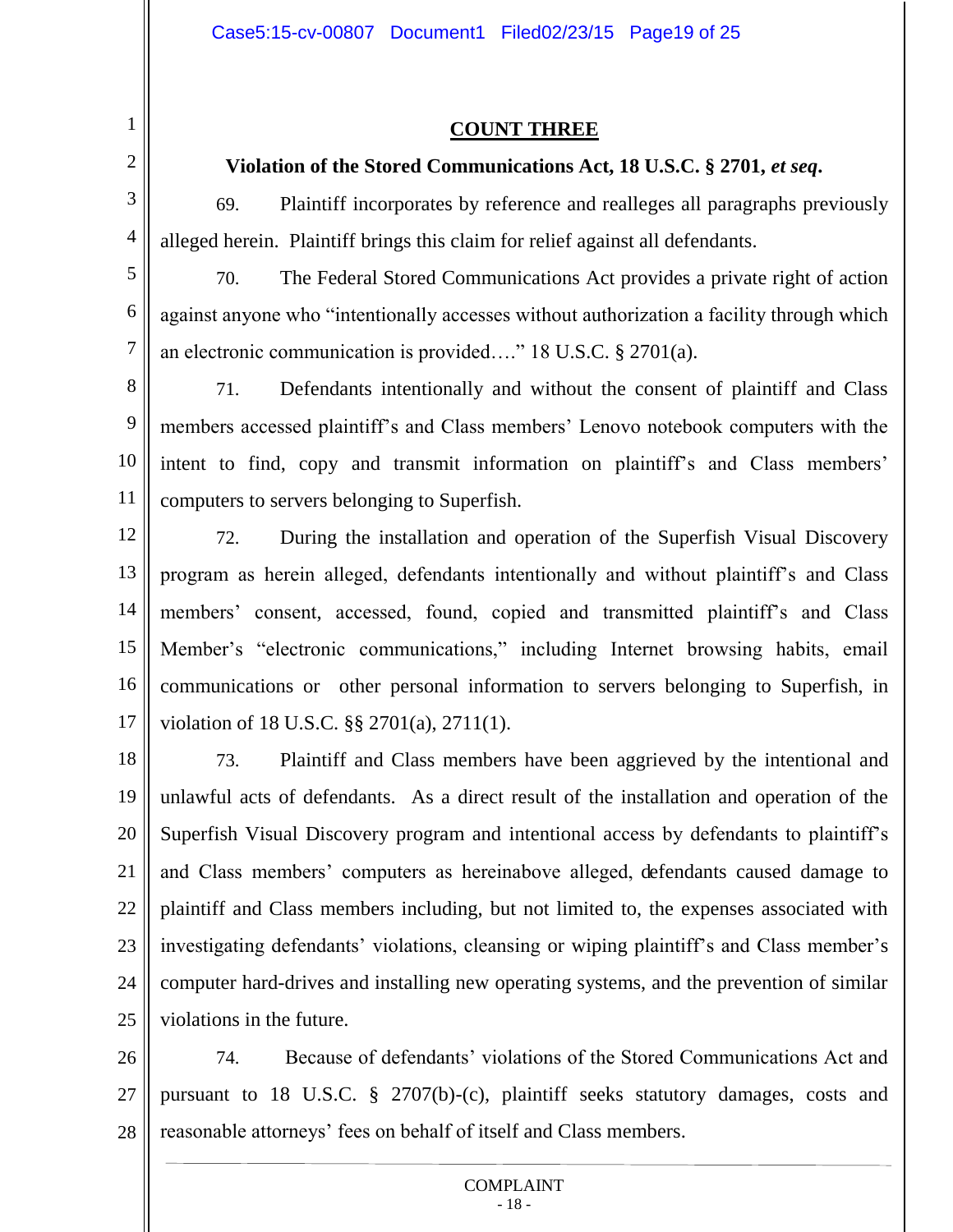2

3

4

5

6

7

8

9

### **COUNT FOUR**

# **Violation of the California Invasion of Privacy Act, Penal Code §§ 631 and 637.2**

75. Plaintiff incorporates by reference and realleges all paragraphs previously alleged herein. Plaintiff brings this claim for relief against all defendants.

76. The California Invasion of Privacy Act makes it unlawful, by means of any machine, instrument or contrivance, to purposefully intercept the content of a communication over any "telegraph or telephone wire, line, cable or instrument," or to read, or attempt to read or learn the content of any such communications without the consent of all parties to the communication. California Penal Code § 631(a).

10 11 77. Plaintiff's and Class members' internet searches and communications with websites and third parties are communications with the meaning of the Act.

12 13 14 78. Defendants knowingly and willfully intercepted those communications while they were "in transit" using the Superfish Visual Display program and servers that qualify as machines, instruments or contrivances as defined by the Act.

15 16 17 79. Plaintiff and Class members did not consent to and were unaware of defendants' interception of their internet searches and communications, and were injured thereby.

18 19 80. Defendants are persons within the meaning of the Act and were not parties to those communications.

20 21 22 23 24 81. Defendants' conduct in violation of the Act occurred in California because those acts resulted from business decisions, practices and operating policies that defendants developed, implemented and utilized in California which are unlawful and constitute criminal conduct in defendant Superfish's state of residence and principal place of business and where defendant Lenovo regularly conducts business.

25 26 27 28 82. As a result of defendants' violations of Section 631 of the California Penal Code, plaintiff and Class members are entitled to relief under Section 637.2 of the California Penal Code, including statutory damages, appropriate declaratory relief and reasonable attorneys' fees.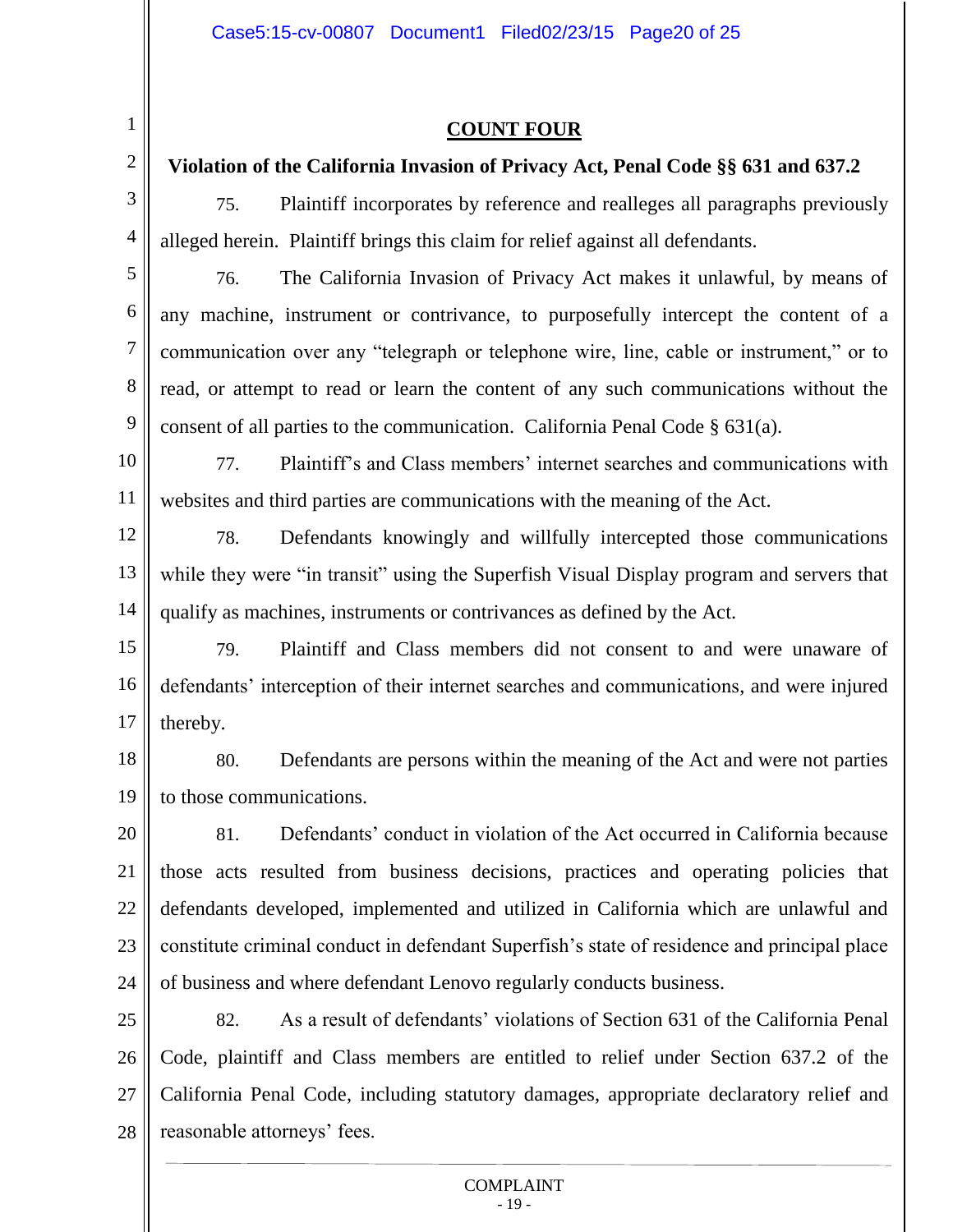### **COUNT FIVE**

# **Violation of the California Bus. & Prof. Code § 17200,** *et seq***.**

2 3

4

1

83. Plaintiff incorporates by reference and realleges all paragraphs previously alleged herein. Plaintiff brings this claim for relief against all defendants.

5 6 7 8 9 84. California's Unfair Competition Law (the "UCL") is embodied in California Business and Professions Code § 17200, *et seq*. The UCL defines unfair competition to include any unlawful, unfair or fraudulent business acts or practices. Unlawful acts and practices are those which are in violation of federal, state, county or municipal statutes and regulations.

10 11 12 13 85. Defendants' conduct as alleged herein constitutes unlawful, unfair and fraudulent business acts and practices, and as a proximate result of those business acts and practices, plaintiff and Class members have suffered harm and lost money and/or property.

14 15 16 86. By engaging in the business acts and practices described herein, defendants have committed one or more acts of unfair competition within the meaning of the UCL.

17 18 19 20 21 87. Defendants' business acts and practices are "fraudulent" within the meaning of the Act because they are likely to and did deceive plaintiff and Class members into purchasing and using Lenovo notebook computers preinstalled with the Superfish Visual Display program, resulting in damages and loss to plaintiff and Class members.

22 23 24 25 26 88. Defendants' business acts and practices are "unfair" and "unlawful" within the meaning of the Act because those business acts and practices violate the Computer Fraud and Abuse Act, the Federal Wiretap Act, the Stored Communications Act, and the California Invasion of Privacy Act. Plaintiff and Class members were damaged and lost money and/or property as a result.

27 28 89. By virtue of the foregoing, and under Cal. Bus. & Prof. Code § 17203, plaintiff and Class members seek injunctive relief and restitution from defendants.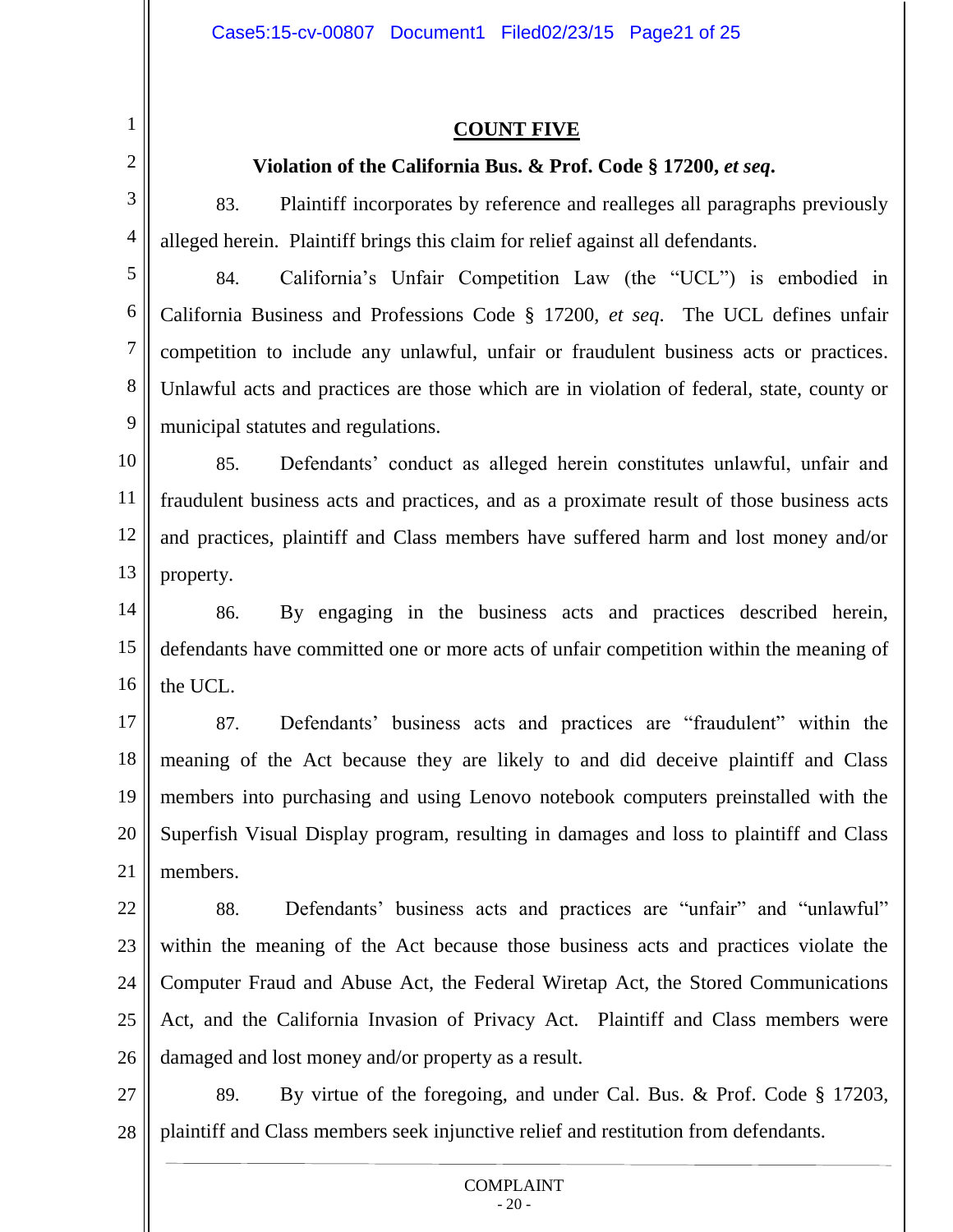### **COUNT SIX**

### **Trespass to Chattels**

90. Plaintiff incorporates by reference and realleges all paragraphs previously alleged herein. Plaintiff brings this claim for relief against all defendants.

5

6

1

2

3

4

91. The common law prohibits the intentional intermeddling with a chattel or impairment of the condition, quality or usefulness of the chattel.

7 8 9 10 11 12 13 14 92. By engaging in the acts described above without the authorization of plaintiff and Class members. Defendants dispossessed plaintiff and Class members from use and/or access to their computers, or parts of them. Further, these acts impaired the use, value and quality of plaintiff's and Class members' computers. Defendants' acts constituted an intentional interference with the use and enjoyment of the computers that were subject to the Superfish Visual Discovery program. By the acts described above, defendants have repeatedly and persistently engaged in trespass to chattels in violation of the common law.

15 16 93. Plaintiff and Class members are entitled to damages in an amount to be determined at trial.

17

18

# **COUNT SEVEN**

# **Common Law Fraud**

19 20 94. Plaintiff incorporates by reference and realleges all paragraphs previously alleged herein. Plaintiff brings this claim for relief against all defendants.

21 22 23 24 25 95. Defendants have knowingly and/or recklessly engaged in the deceptive practices, uniform misrepresentations and material omissions complained of herein in order to induce plaintiffs and Class members to purchase and use Lenovo notebook computers preinstalled with the Superfish Visual Discovery program that damaged software on those computers and the computers themselves without their knowledge.

26 27 28 96. Plaintiff and Class members had no knowledge of the falsity and/or incompleteness of defendants' misrepresentations when they bought and used their Lenovo notebook computers installed with the Superfish Visual Discovery program.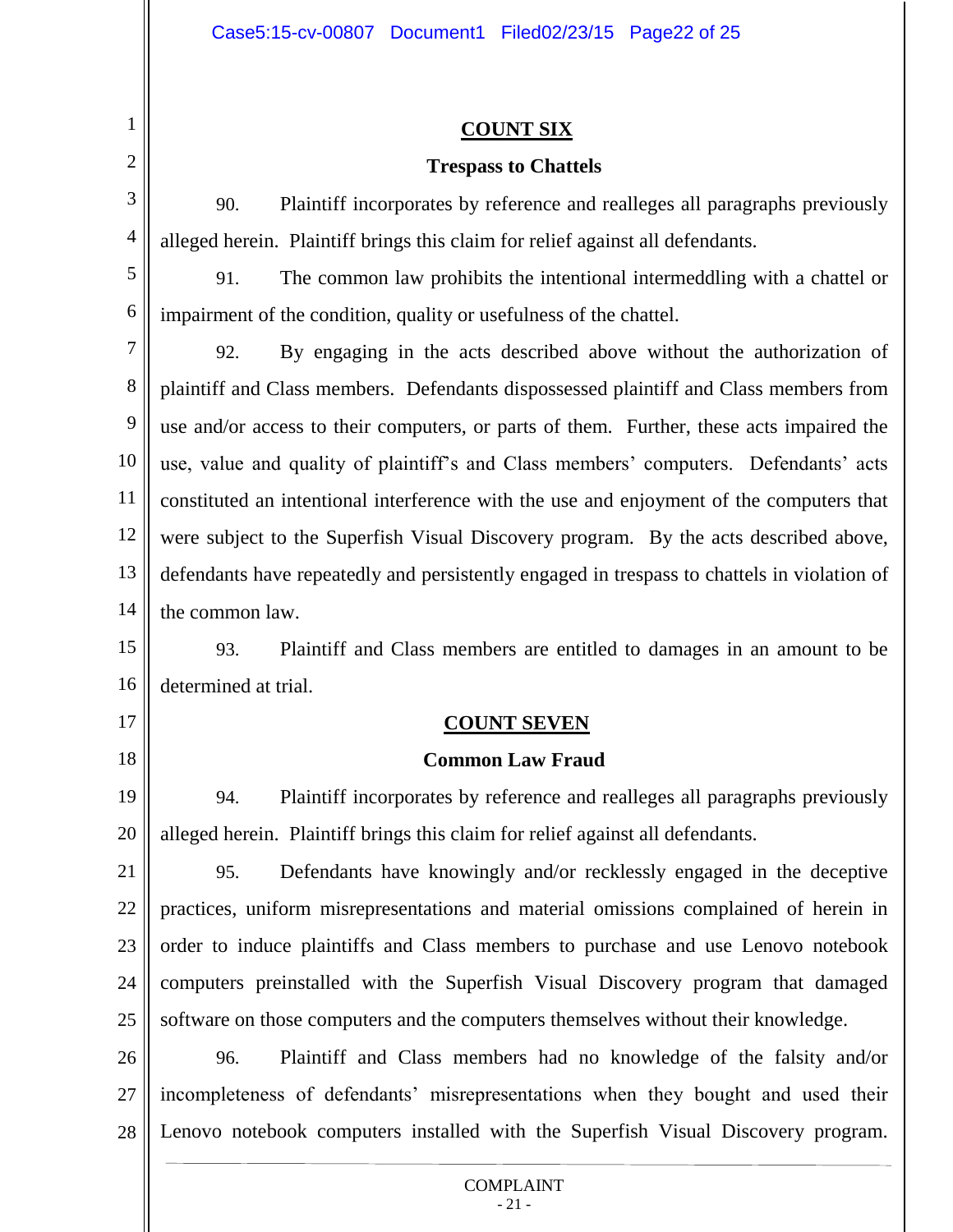1 2 Plaintiff and Class members relied on defendants' deceptive practices, uniform misrepresentations and omissions to their detriment.

3 4 97. Plaintiff and Class members have been damaged as a result of the conduct complained of herein, and the harm or risk of harm is ongoing.

5 6 98. Defendants are liable for actual damages to plaintiff and Class members, and their ongoing fraudulent and deceptive conduct should be enjoined.

7 8 9 10 99. Defendants' conduct in perpetuating the fraud and deceptive practices described above was malicious, willful, wanton and oppressive, or in reckless disregard of the rights of plaintiff and Class members, thereby warranting the imposition of punitive damages against defendants.

# **COUNT EIGHT**

# **Negligent Misrepresentation**

13 14 100. Plaintiff incorporates by reference and realleges all paragraphs previously alleged herein. Plaintiff brings this claim for relief against all defendants.

15 16 17 101. Defendants had a duty to customers who purchased and used Lenovo notebook computers with the Superfish Visual Display program preinstalled to exercise reasonable care in the design, installation, testing, marketing and sale of those computers.

18 19 20 21 102. By virtue of the foregoing, defendants breached that duty. As a direct and proximate result of defendants' breach of duty, the Lenovo notebook computers with the Superfish Visual Display program preinstalled performed defectively, as described above.

22 23 24 25 26 27 103. Plaintiff and Class members had no knowledge of the falsity and/or incompleteness of defendants' misrepresentations and/or defects in the Superfish Visual Display program when they purchased and used their Lenovo notebook computers with the Superfish Visual Display program preinstalled. Plaintiff and Class members relied on defendants' deceptive practices, uniform misrepresentations and omissions to their detriment.

28

11

12

104. Plaintiff and Class members have been damaged as a result of the conduct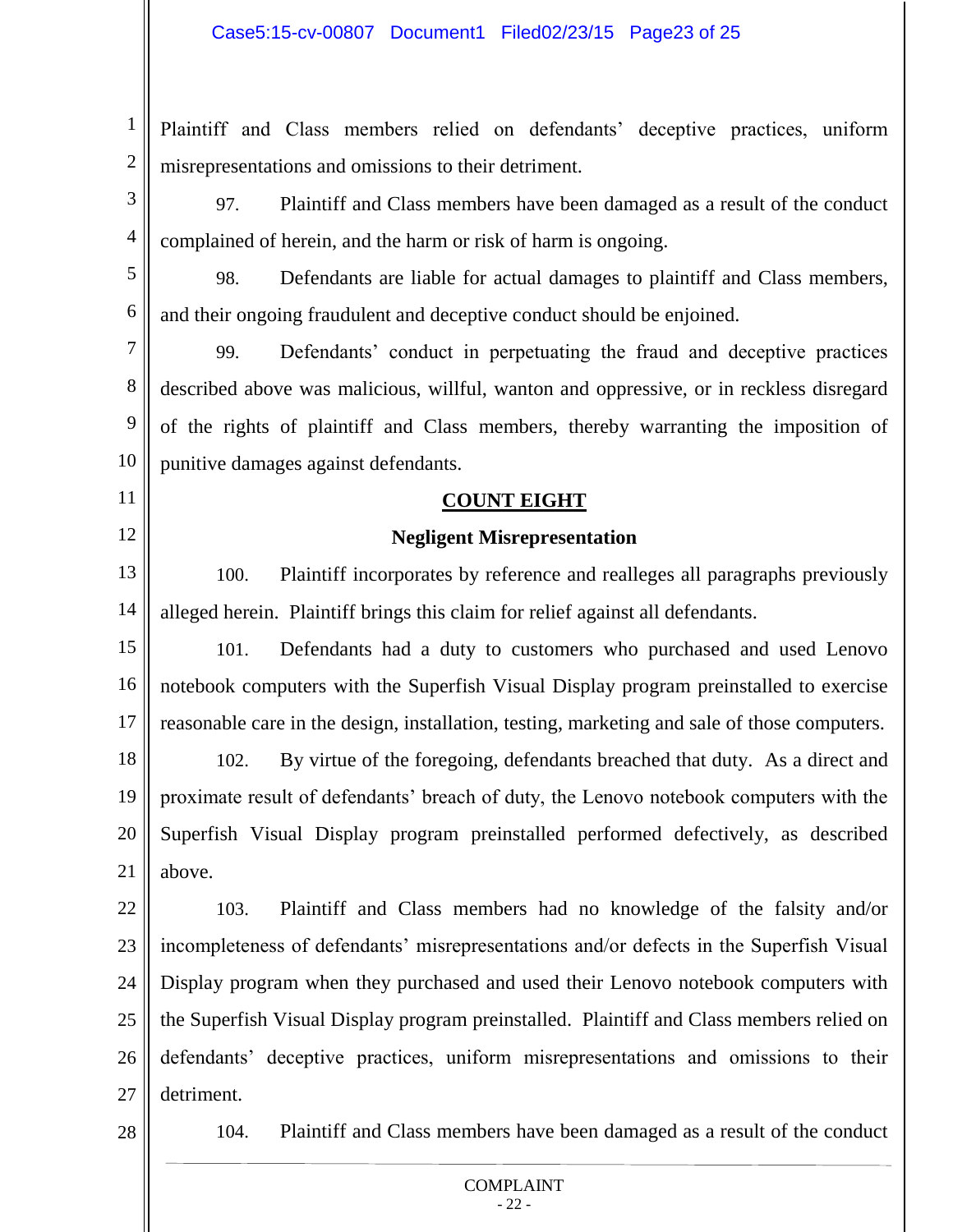| $\mathbf{1}$ | complained of herein.                                                                     |                                                                            |                                                        |  |  |  |
|--------------|-------------------------------------------------------------------------------------------|----------------------------------------------------------------------------|--------------------------------------------------------|--|--|--|
| 2            | 105.                                                                                      | Defendants are liable for actual damages to plaintiff and Class members.   |                                                        |  |  |  |
| 3            | <b>REQUEST FOR RELIEF</b>                                                                 |                                                                            |                                                        |  |  |  |
| 4            | WHEREFORE, Plaintiff and the members of the Class request judgment against                |                                                                            |                                                        |  |  |  |
| 5            | defendants as follows:                                                                    |                                                                            |                                                        |  |  |  |
| 6            | A.                                                                                        | An order certifying the Class, directing that this case proceed as a class |                                                        |  |  |  |
| 7            | action, and appoint plaintiff and its counsel to represented plaintiff and the Class;     |                                                                            |                                                        |  |  |  |
| 8            | Judgment in favor of plaintiff and Class members in an amount of actual<br><b>B.</b>      |                                                                            |                                                        |  |  |  |
| 9            | damages, statutory damages or restitution to be determined at trial;                      |                                                                            |                                                        |  |  |  |
| 10           | An order enjoining defendants from the further activation or use of the<br>$\mathbf{C}$ . |                                                                            |                                                        |  |  |  |
| 11           | Superfish Visual Discovery program in any Lenovo notebook computers:                      |                                                                            |                                                        |  |  |  |
| 12           | An order granting reasonable attorneys' fees and costs, as well as pre-and<br>D.          |                                                                            |                                                        |  |  |  |
| 13           | post-judgment interest at the maximum legal rate; and                                     |                                                                            |                                                        |  |  |  |
| 14           | E.<br>Such other and further relief as this Court may deem appropriate.                   |                                                                            |                                                        |  |  |  |
| 15           |                                                                                           |                                                                            | <b>DEMAND FOR JURY TRIAL</b>                           |  |  |  |
| 16           | Plaintiff on behalf of itself and all others similarly situated hereby requests a         |                                                                            |                                                        |  |  |  |
| 17           | jury trial on any and all claims so triable.                                              |                                                                            |                                                        |  |  |  |
| 18           |                                                                                           | DATED: February 23, 2015                                                   | Respectfully submitted,                                |  |  |  |
| 19           |                                                                                           |                                                                            | PRITZKER LEVINE LLP                                    |  |  |  |
| 20           |                                                                                           |                                                                            |                                                        |  |  |  |
| 21           |                                                                                           |                                                                            | By: /s/ Jonathan K. Levine                             |  |  |  |
| 22           |                                                                                           | Jonathan K. Levine (SBN: 220289)                                           |                                                        |  |  |  |
| 23           | Elizabeth C. Pritzker (SBN: 146267)<br>Shiho Yamamoto (SBN: 264741)                       |                                                                            |                                                        |  |  |  |
| 24           | 180 Grand Avenue, Suite 1390                                                              |                                                                            |                                                        |  |  |  |
| 25           |                                                                                           |                                                                            | Oakland, California 94612<br>Telephone: (415) 692-0772 |  |  |  |
| 26           |                                                                                           |                                                                            | Facsimile: (415) 366-6110                              |  |  |  |
| 27           |                                                                                           | Email: jkl@pritzkerlevine.com;<br>ecp@pritzkerlevine.com                   |                                                        |  |  |  |
| 28           |                                                                                           |                                                                            | sy@pritzkerlevine.com                                  |  |  |  |
|              |                                                                                           |                                                                            |                                                        |  |  |  |
|              | <b>COMPLAINT</b><br>$-23-$                                                                |                                                                            |                                                        |  |  |  |
|              |                                                                                           |                                                                            |                                                        |  |  |  |